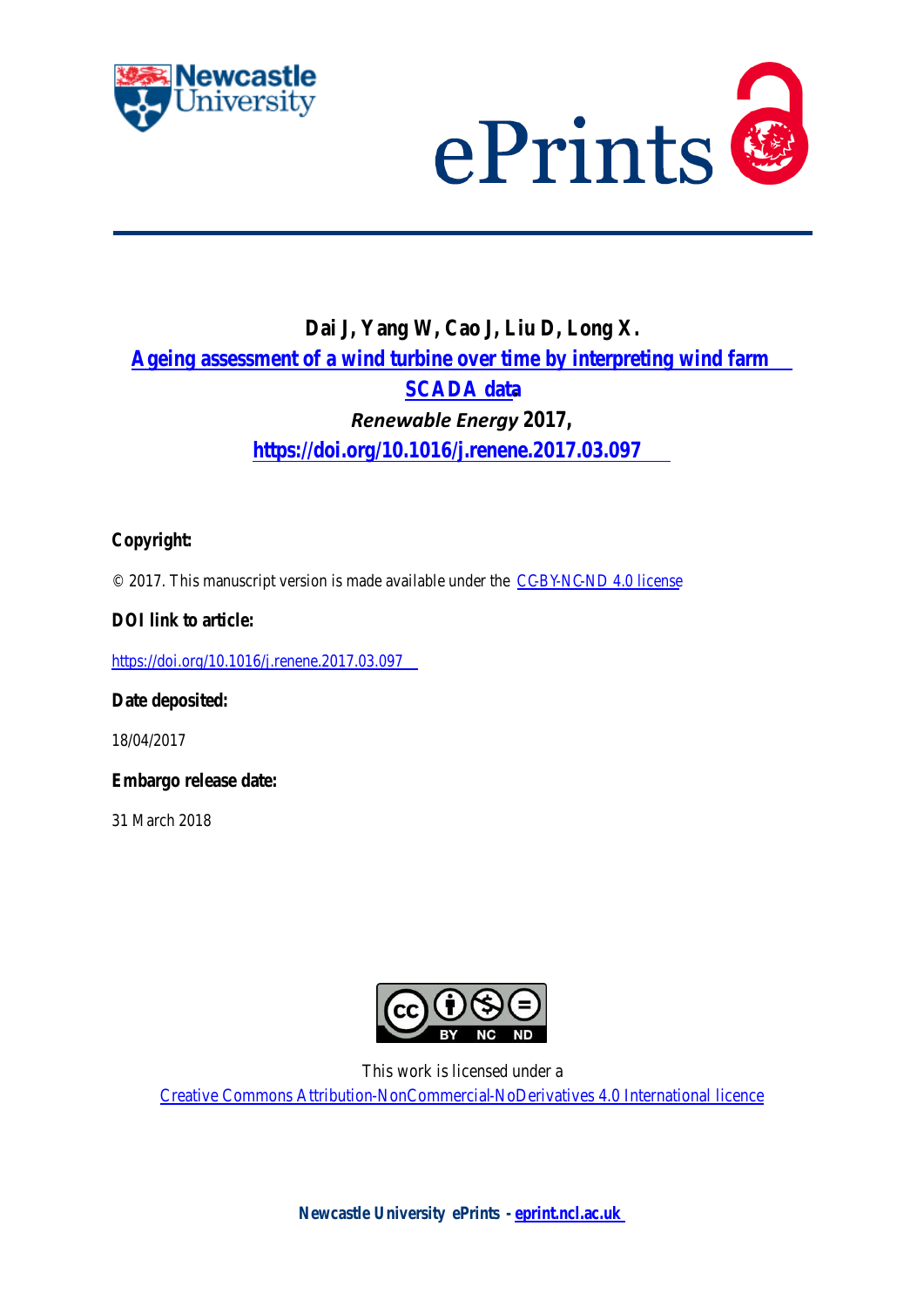conducted to understand the reliability of wind turbines and their components. The interesting findings from these analyses do provide a global view of the reliability issues existing in the present wind industry, which is very helpful not only to improve the reliability design of the turbine but also to develop right insurance policies for wind power facilities. In summary, all these previous efforts on both condition monitoring and reliability analysis actually accelerate the development of wind power industry. However, the ageing effect, which not only affects energy capture[\[10\]](#page-17-7), but also affects the reliability and operation of wind turbines, has not been fully paid attention to. The designed life of a wind turbine is normally 20-25 years for onshore and 25-30 years for offshore. During the service period, it is inevitable that the reliability and performance of the turbine will degrade over time due to ageing effect. Such degradation will more or less reduce the performance of the turbine. However, it is still not a fault because it does not affect delivering the normal function of any wind turbine component. Since the conventional wind turbine condition monitoring techniques are usually focused on fault detection and diagnosis[\[11,](#page-17-8) [12\]](#page-17-9), therefore not ideal for dealing with this kind of ageing issues. So far, research on the wind turbine ageing issue has not been reported in the open literature, although it does accompany the service of a wind turbine. Moreover, harsh operational environments (e.g. the wet and corrosive offshore environment) and aggressive loading conditions (e.g. the loads induced by turbulent wind and storm) can accelerate the ageing issues. Therefore, it is of great significance to carry out the ageing assessment, which will benefit the life management of a wind turbine and thereby maximize its economic return. The preliminary research reported in this paper is just in order to reach such a purpose.

 Wind farms are equipped with supervisory control and data acquisition (SCADA) system, which collects data from critical components of wind turbines in order to understand turbines' operational condition and control them from distance in the case of necessity. In recent years, the added value of wind farm SCADA data is further explored in the field of wind turbine condition monitoring. For example, a fault prediction method was proposed and some data- mining algorithms were used to develop models predicting potential faults in [\[13\]](#page-17-10); wind turbine gearbox was monitored through analyzing lube oil and bearing temperature data in [\[14\]](#page-17-11); SCADA-based clustering and principal component analysis were used for diagnosing gearbox failure in [\[15\]](#page-17-12); multivariate state estimation technique and moving window calculation were used to estimate the wind turbine gearbox temperature in [\[16\]](#page-17-13); a multi-agent system architecture was used to corroborate various interpretation technique output, provide performance evaluation and early fault identification in [\[17\]](#page-17-14); adaptive neuro-fuzzy interference system was used to develop SCADA-based wind turbine condition monitoring system in [\[18,](#page-17-15) [19\]](#page-17-16); an effective SCADA data processing method and the associated quantitative health condition assessment method were developed in [\[20\]](#page-17-17); the inner-DBSCAN (density-based spatial clustering of applications with noise) algorithm for monitoring the wind turbine operation condition was developed in [\[21\]](#page-17-18). However, almost all these research are linked to condition monitoring, fault diagnosis and fault prediction of wind turbines. The effort for dealing with the ageing issues of wind turbines is still insufficient. As mentioned in [\[20,](#page-17-17) [22,](#page-17-19) [23\]](#page-17-20) , SCADA data are not ideal for conducting a full condition monitoring of a wind turbine due to their low sampling frequency. But they could be more suitable to be applied to investigate the ageing led performance degradation issues of a wind turbine as the low-sampling-rated SCADA data can describe the performance of a wind turbine in a long time. This is why wind farm SCADA data is used in this paper to develop the ageing assessment technique for wind turbines.

73 In summary, the key scientific contributions of this paper are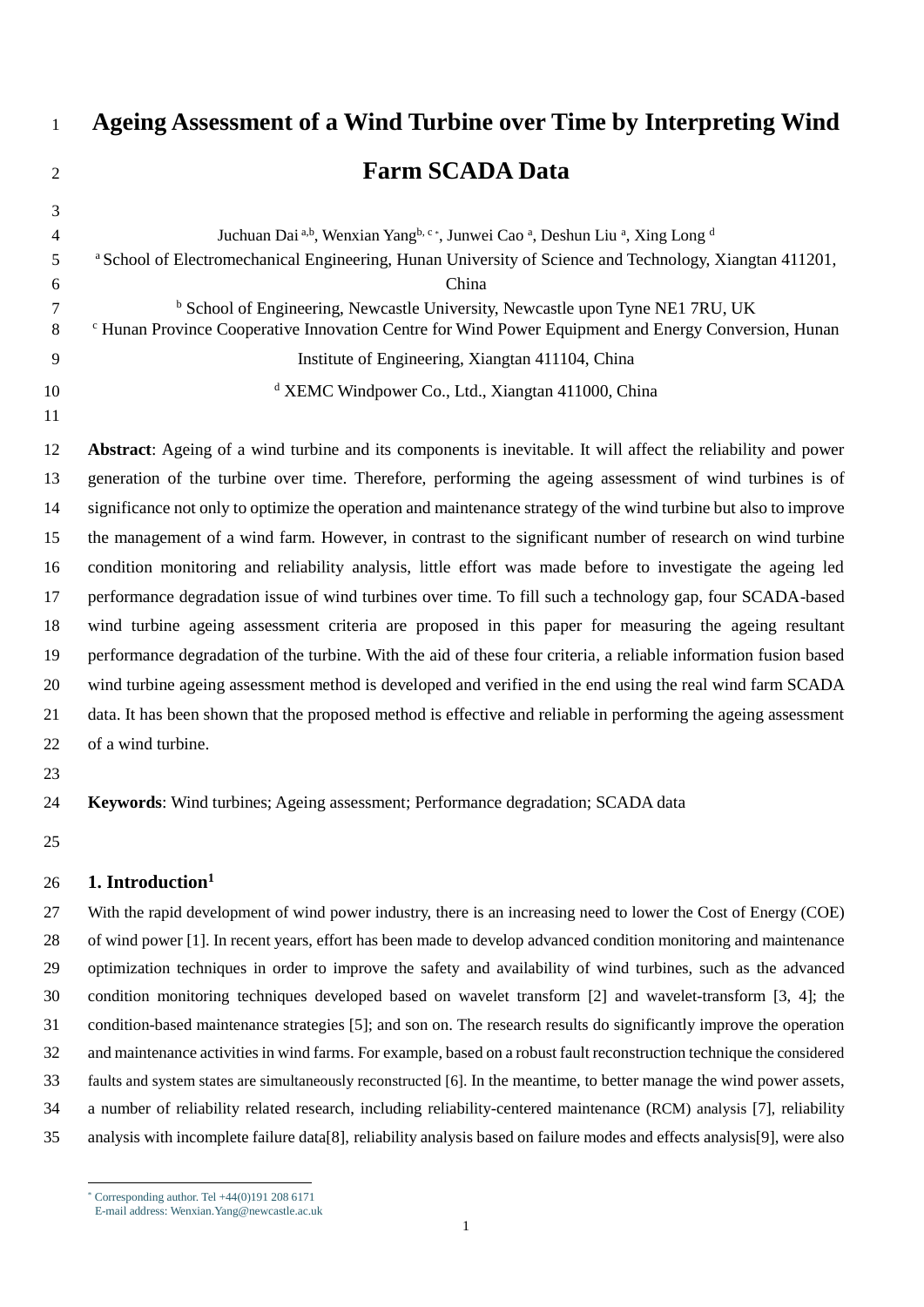- A feasible method of performing ageing assessment of wind turbines using wind farm SCADA is proposed
- following the discussion of a number of SCADA parameters that can indicate the ageing of different wind turbine components;
- A more reliable information fusion based method is further developed to assure the reliability of ageing assessment conclusion.
- 

#### **2. SCADA parameters for ageing assessment**

81 SCADA data are the data collected from the key components of wind turbines by wind farm SCADA system, which include a number of parameters, reflecting the operation and status of the turbines in the wind farm. But in practice, the SCADA parameters being collected from different concepts of wind turbines may be different. For example, the turbines considered in this paper are gearless direct-drive permanent magnet wind turbines. The SCADA data collected from them include wind speed, rotor speed, pitch angle, nacelle vibration, wind direction, yaw angle, generator power, generator current, generator frequency, generator torque, hub azimuth, converter current, converter pressure, converter temperature, hub temperature, temperature of the main bearing, power of pitch motor, hydraulic brake pressure, etc. All these parameters are important to ensure the safety and efficient operation of the turbines. However, not all of them are really useful for conducting the ageing assessment. Therefore, the useful SCADA parameters for conducting wind turbine ageing assessment will be identified first from these data in this research. Then, a few ageing assessment criteria will be designed based on the identified SCADA parameters specifically for assessing the performance degradation of the key parts of the wind turbine being investigated.

#### **2.1. Modelling output power**

 The stability of output power at corresponding wind speed is one of the important criteria for assessing the performance of a wind turbine. The assessment is based on the following two assumptions, i.e. (1) under the same operational and weather condition (i.e. wind speed, wind direction, temperature, humidity etc.), the power generated by the wind turbine at the corresponding wind speed should be approximately same; (2) when wind speed is above the rated wind speed, the output power should be constantly close to the rated power of the turbine despite the change of operational and weather conditions. If presuming the yaw angle of the nacelle is always right, then, in theory, the fluctuation of output power is basically dependent on the variations of air density, wind speed, rotor speed, and pitch angle of rotor blade, as shown in equation (1) [\[24,](#page-17-21) [25\]](#page-17-22).

101 angle of rotor blade, as shown in equation (1) [24, 25].  
\n
$$
\Delta P = \frac{1}{2} (\rho + \Delta \rho) (v + \Delta v)^3 \pi R^2 \cdot C_p \left( \frac{(\omega + \Delta \omega) R}{v + \Delta v}, (\beta + \Delta \beta) \right)
$$
\n(1)

103 where,  $\triangle$  indicates fluctuation, P refers to the output power,  $\rho$  is air density, v is air velocity, R is rotor diameter,  $C_p$ 104 is power coefficient, and  $\beta$  is the pitch angle of the blade. Among these variables, rotor speed  $\omega$  and pitch angle  $\beta$ can be controlled based on requirements, while wind speed and air density are uncontrollable.

 From (1), it can be inferred that the amount of power fluctuation under different operational and weather conditions will be different. For this reason, to ensure the reliability of the assessment, the method that is used for evaluating the power fluctuation should be less dependent or independent of the weather and operational conditions of the turbine. In order to try best to meet such a requirement, in this paper, the power fluctuation is investigated only when the wind speed is above the rated wind speed. This is because the pitch control system of the wind turbine starts to work only when wind speed is above the rated wind speed. In this scenario, through blade pitch control, the output power from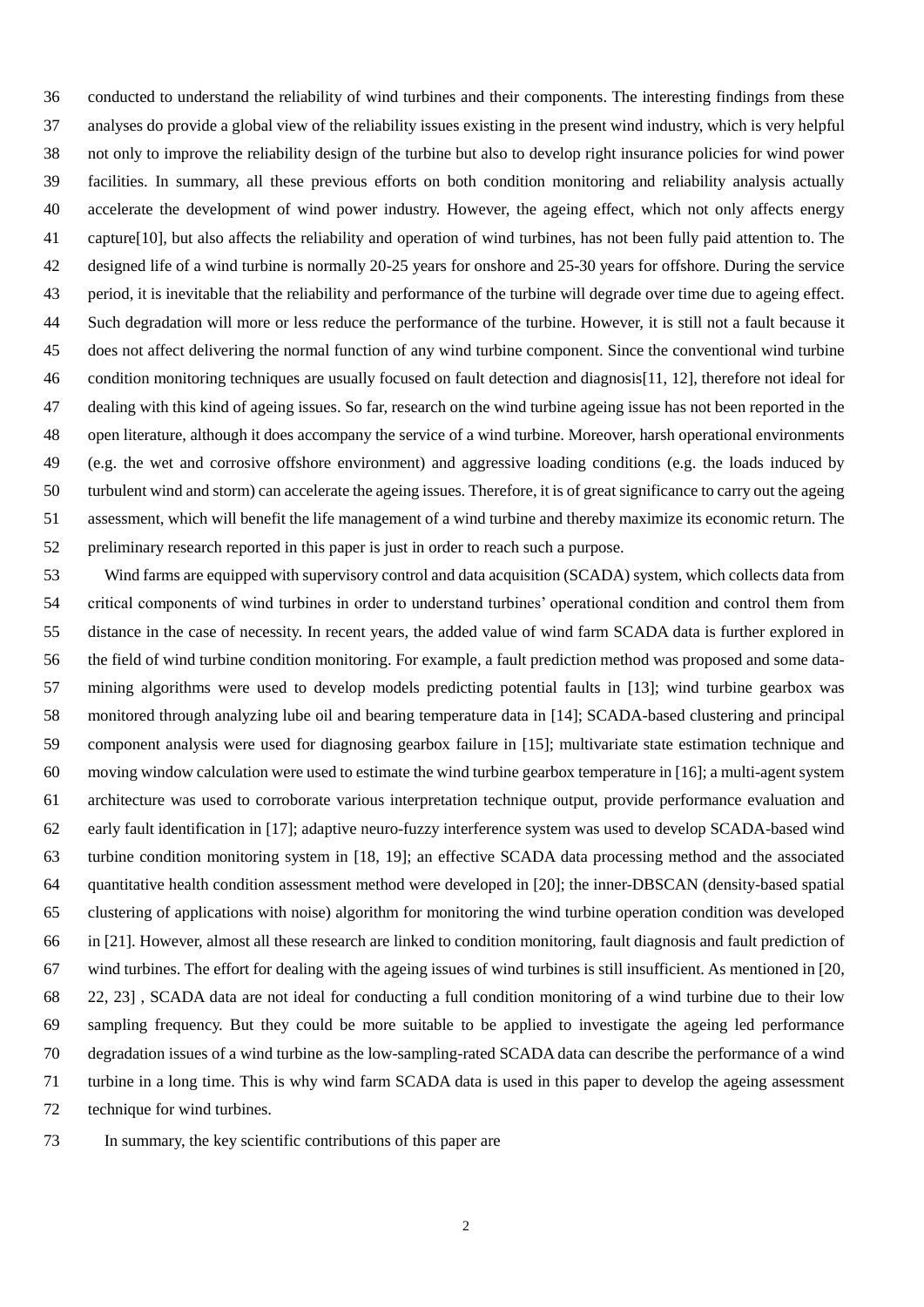wind turbine generator is constrained around the rated power in spite of the change of wind condition. By contrast, the pitch control system of the wind turbine will not work when wind speed is below the rated wind speed. As shown in Fig.1, to reach a constant output power, the blade pitch control system of a variable speed wind turbine will be trigged on as soon as the measured power exceeds the power demand. Then, the output power will be controlled by 116 adjusting the pitch angle of the blade  $\beta$ , which will influence the aerodynamic characteristics of the wind turbine as long as the turbine converter can successfully fix the rotational speed of turbine rotor. In other words, assume the power electronic convert of the turbine works properly, the rotor speed in this region will be almost constant (i.e. 119  $\Delta \omega$  → 0). Then, the power fluctuation  $\Delta P$  will mainly rely on the accuracy of blade pitch control. Accordingly, the output power fluctuation ∆*P* is used in this paper mainly to reflect the ageing issue of blade pitch control system, which has shown lots of reliability issues in wind farm. But it is worthy to note that such a strategy is subject to that the wind turbine converter is in good condition and is able to carry out a perfect control of rotor speed.





124 Fig.1 Power control structure of wind turbines when wind speed is above the rated wind speed

#### 125 **2.2. Power coefficient**

126 Power coefficient  $C_p$  is a criterion indicating the capability of the wind turbine in capturing and converting aerodynamic energy in wind to electric power. In SCADA system, the collected power is the power output of the wind turbine generator rather than the energy of all wind flowing into the wind turbine rotor, so the power coefficient can be mathematically expressed as

130 
$$
C_p = \frac{P}{W} = \frac{2P}{\rho v^3 \pi R^2}
$$
 (2)

131 where, *W* is the total aerodynamic energy of the wind passing through the sweep area of the wind turbine rotor; *P* is 132 output power of the generator.

 From (2), it can be inferred that if overlooking the ignorable energy loss that is consumed by wind turbine drive 134 train and control system, the value of  $C_p$  is affected mainly by the aerodynamic performance of wind turbine rotors and the energy conversion efficiency of the generator. For a permanent magnet generator, the degradation of the latter can be induced by either the demagnetization of magnetic material or the ageing issues of wires.

137 The relationship between the aerodynamic characteristics of wind rotor (lift and drag coefficients of airfoil sections) 138 and the energy that it can capture from the wind is expressed as [\[25,](#page-17-22) [26\]](#page-18-0)

139  
\n
$$
P = \omega \int_0^R \frac{1}{2} \rho c \frac{v_0 \omega r^2 (1 - a)(1 + a')}{\sin \phi \cos \phi} (C_l \sin \phi - C_d \cos \phi) dr
$$
\n(3)

140 where,  $\omega$  is rotor speed;  $r$  stands for the distance of an airfoil section from the root of the blade;  $C_l$  and  $C_d$  are 141 respectively the lift and drag coefficients of the airfoil;  $v_0$  is the axial wind velocity; *a* and *a'* are axial and tangential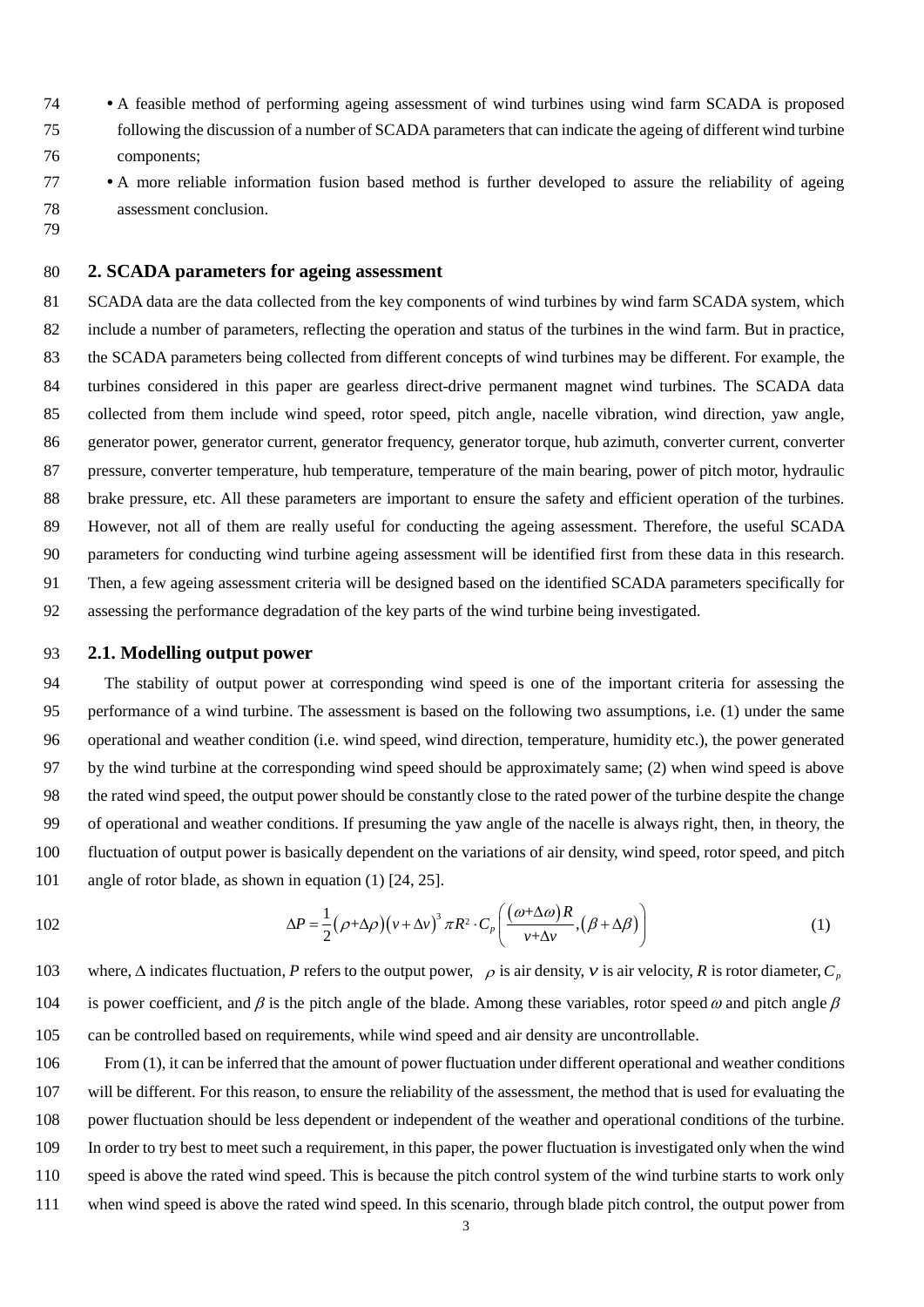- 142 induced velocity coefficients, respectively;  $\phi$  is inflow angle; *c* is chord length of the airfoil.
- 143 From (3), it can be seen that the value of *P* is dependent on lift coefficient, drag coefficient, and induced velocity coefficient and in turn, any change of these three parameters due to blade damage will significantly affect the value of *P*.
- As the SCADA data used in this paper are from permanent magnet synchronous direct drive wind turbines, herein the ageing issue of the permanent magnet generator is considered. The power generated by a permanent magnet
- generator can be expressed as [\[27-29\]](#page-18-1)

$$
P = \frac{3}{2} p [\psi_{f} i_{sq} + (L_{sd} - L_{sq}) i_{sd} i_{sq}] \omega
$$
\n(4)

where, p is the number of pole pairs;  $\psi_f$  is the permanent magnet magnetic field;  $i_{sd}$  and  $i_{sq}$  are d axis and q axis 151 components of stator currents, respectively;  $L_{sd}$  and  $L_{sq}$  are d axis and *q* axis inductances of the stator, respectively.

152 It is necessary to note that the model shown in (4) uses the *d-q* rotating coordinate system on the rotor as the reference coordinate system, the *d* axis is directed to the rotor pole axis, and the *q* axis is ahead of the *d* axis for 90 electric angles. From Eq. (4), it is clearly seen that with the increase of service time, the decreased permanent magnet 155 magnetic field  $\psi_f$  will have a direct impact on output power.

156 For the aforementioned reasons derived from (3) and (4), power coefficient  $C_p$  is used in this paper to indicate the performance degradation of wind turbine blade and generator.

#### **2.3. Nacelle vibration**

 Nacelle vibration can be excited by many factors. Apart from being affected by external loads, the vibration measured from wind turbine nacelle is also influenced by the integrity of the tower and other support and fixture structures of the turbine. Once the stiffness and damping of these structures change due to ageing, the vibration of the nacelle will increase over time. The external loads acting on wind turbines are mainly from the wind. According 163 to the BEM theory, the axial force acting on the blades is [\[25,](#page-17-22) [26,](#page-18-0) [30\]](#page-18-2)

$$
dN = \frac{1}{2}\rho c \frac{v_0^2 (1 - a)^2}{\sin^2 \phi} (C_l \cos \phi + C_d \sin \phi) dr
$$
 (5)

165 where, *dN* is the axial force acting on the blades.

 Despite the rich number of excitations, the nacelle vibration can be simply manifested using a mechanical dynamics model as shown in Fig.2. Once ageing happens during the service, the structural stiffness and damping will deviate from their original states, which will consequently lead to the change in nacelle vibration. Such a process can be simply expressed as

$$
m\ddot{\mathbf{B}} + c\dot{\mathbf{B}} + kx = F_N \tag{6}
$$

171 where,  $F_N$  represents the exciting load.

 Based on this consideration, the nacelle vibration is used in this paper to describe the performance degradation of the tower and other support and fixture structures of wind turbines.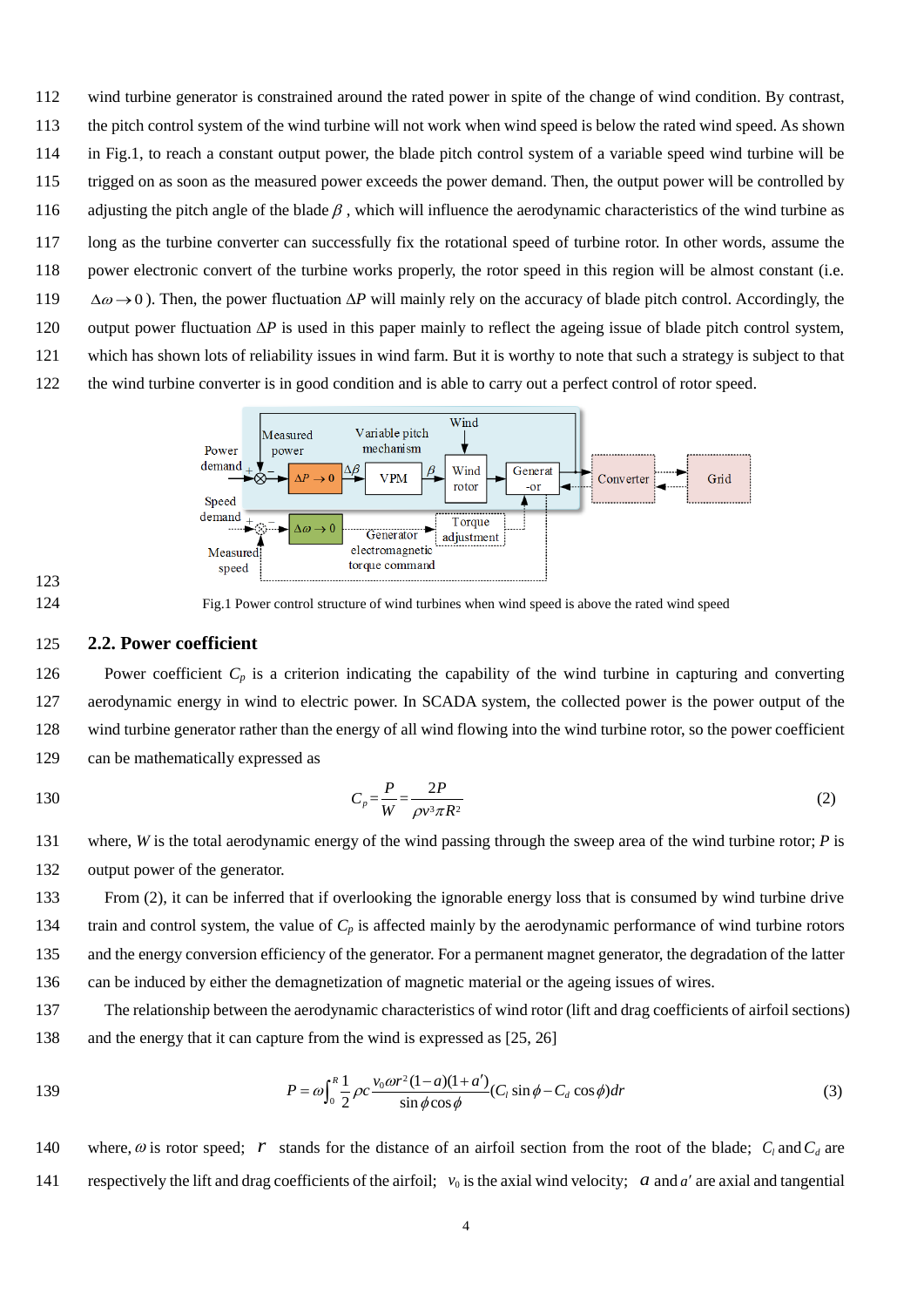

175 Fig.2 Mass-spring-damping model of the nacelle

#### 176 **2.4. Key component temperature**

 The temperature of the main bearing, which is one of the key components of wind turbines, is monitored by wind turbine SCADA system. Besides the presence of defect, the bearing temperature can be influenced also by external loads, the quality of lubrication oil, the condition of bearing components, the axis electric current, environmental temperature, etc., see Fig.3. Over the course of service, both the physical properties of lubrication oil and the worn state of bearing components will change due to ageing issues and moreover, the external fatigue loads and axis electric current can accelerate the change. Consequently, the bearing cannot run efficiently anymore when ageing effect becomes significant. Hence, more energy loss will occur in bearing operation, part of which will be present in the thermal form, i.e. temperature. Therefore, the temperature of the main bearing will increase to a certain extent when ageing effect becomes significant. For this reason, the bearing temperature is used in this paper as a criterion to indicate the ageing issue of the wind turbine main bearing.



## 187

188 Fig.3 Influence factors of main bearing temperature

#### 189 **3. Ageing assessment method**

190 To implement successful ageing assessment, it is critical to design reliable assessment criteria based on the four

191 SCADA parameters identified in Section 2. However, the relevant research has never been reported in previous

192 literature. The work presented in this section is in order to fill such a technology gap.

#### 193 **3.1. Assessment criteria**

#### 194 **(1) Criterion for characterizing the fluctuation of output power**

195 A criterion is proposed to characterize the fluctuation of output power in the scenario when the wind speed is above

196 the rated wind speed. It can be calculated by following the steps:

197 i) **Data preparation**. As shown in Section 2.1, the output power data used for assessing the fluctuation are only those

198 collected when the wind speed is above the rated wind speed. Moreover, in order to assure the accuracy of the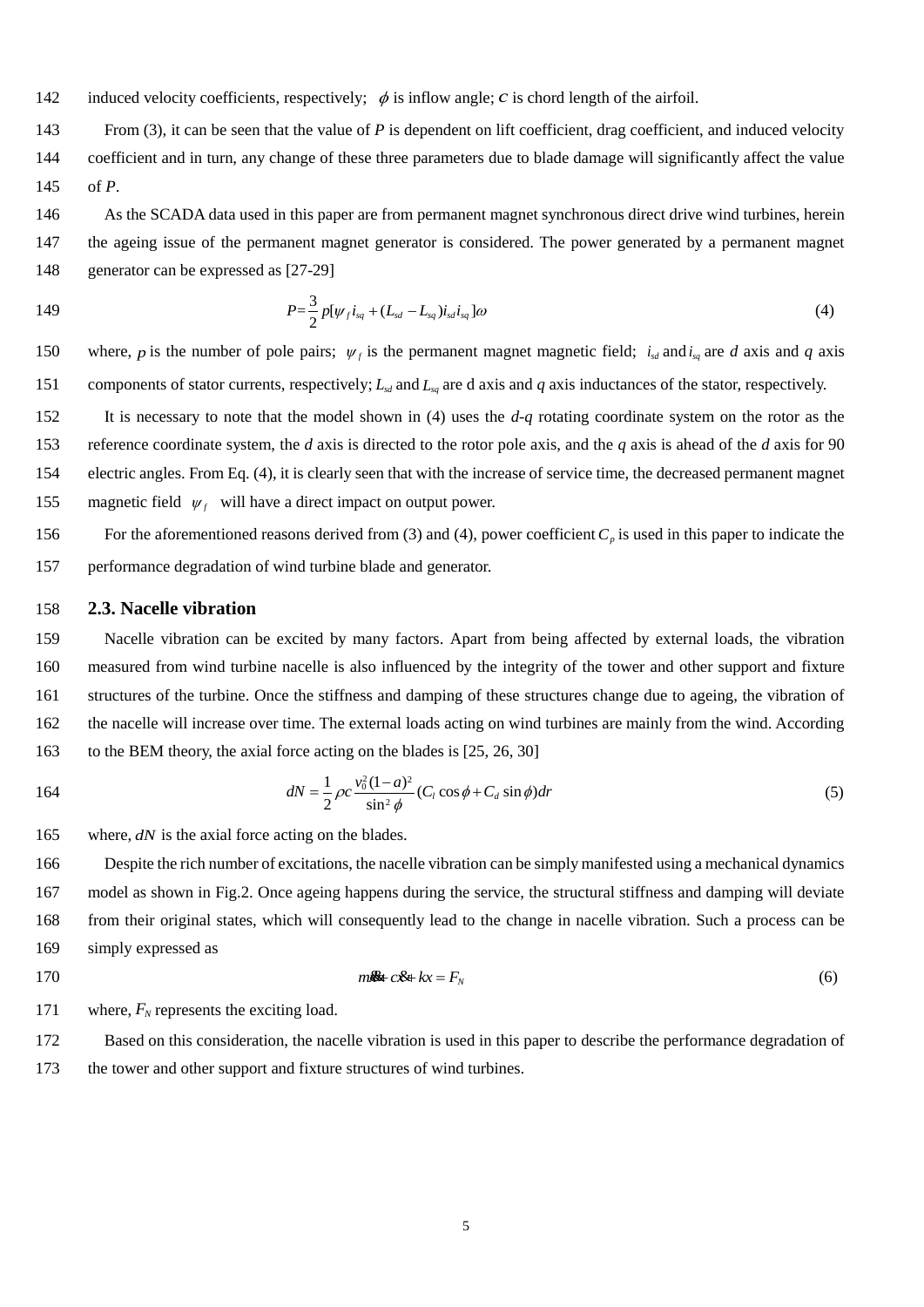199 evaluation, the invalid data (e.g. null data, singularity data, etc.) and those measured when the turbine is faulty and 200 at standby should be taken out first before the calculation. After preparing the data using such a method, the trimmed 201 data used for fluctuation assessment can be expressed as

202 
$$
D_k = [v_{ki}, P_{ki}] \qquad (i = 1, 2, \cdots, n)
$$

203 where,  $v_{ki} > v_{rate}$ ,  $v_{rate}$  represents the rated wind speed; *k* indicates the sample number; *n* indicates the total number 204 of data obtained after filtering during a certain period.

205 Then the absolute fluctuation of the output power  $\Delta P$  during the period could be characterized by the standard 206 deviation of the output power, i.e.

207

$$
\Delta p_k = \sqrt{\frac{1}{n} \sum_{i=1}^n (P_i - \overline{P})^2}
$$
 (7)

208 where,  $\bar{P}$  stands for the average of  $P_i$ . Herein, a big value of  $\Delta p_k$  will indicate a large fluctuation of the output 209 power.

210 Assume the SCADA data available for this assessment contain *N* sets of data, i.e.  $\mathbf{D} = \{D_1, D_2, \cdots, D_N\}$ , then a 211 series of data  $\Delta P = {\Delta p_1, \Delta p_2, \cdots, \Delta p_N}$  can be obtained in the end. In fact, in addition to the standard deviation, 212 some other methods, e.g.  $\Delta P_k = \max(P_i) - \min(P_i)$ , are also feasible for describing power fluctuation. They all can be 213 used for ageing assessment.

214 ii) **Reliable estimation of output power fluctuation**. In order to assure the reliability of assessment, the calculated 215 set of data  $\Delta P = {\Delta p_1, \Delta p_2, \cdots, \Delta p_N}$  are further processed with the aid of Kernel Density Estimation (KDE) [\[31-](#page-18-3) 216 [33\]](#page-18-3). The kernel density estimation can be implemented by

$$
\hat{f}_h(x) = \frac{1}{Nh} \sum_{i=1}^{N} K\left(\frac{x - X_i}{h}\right) \tag{8}
$$

where,  $K(\cdot) \ge 0$  is a kernel function, which satisfies the condition of  $\int_{0}^{+}$  $\int_{-\infty}^{+\infty} K(x) dx = 1$ 218 where,  $K(\cdot) \ge 0$  is a kernel function, which satisfies the condition of  $\int_{-\infty}^{+\infty} K(x)dx = 1$ . In this paper, the Gaussian 219 function  $K(u) = e^{-0.5u^2/\sqrt{2\pi}}$  is used as the kernel function for calculation.  $X_i$  is the element contained in ΔP. Parameter *h* refers to window width to ensure the estimated kernel density curve  $\hat{f}_h(x)$  can best fit the distribution 220 221 of  $\Delta P$ .

222 Let the variable x in (8) changes continuously from min( $\Delta P$ ) to max( $\Delta P$ ) and substitute the elements of  $\Delta P$ 223 into (8), a kernel density curve, as shown in Fig.4, can be obtained. Then, the expected value of  $\Delta p$  can be readily

determined from the kernel density curve. It is the value of 'x' that corresponds to the maximum value of  $\hat{f}_h(x)$ . 224





226 Fig.4 Estimated output power fluctuation through kernel density analysis

227 iii) **Criterion for assessing the ageing of wind turbine control system.** To assess the performance degradation of

228 the wind turbine control system due to the effect of ageing, the following criterion  $\delta_p$  is developed, i.e.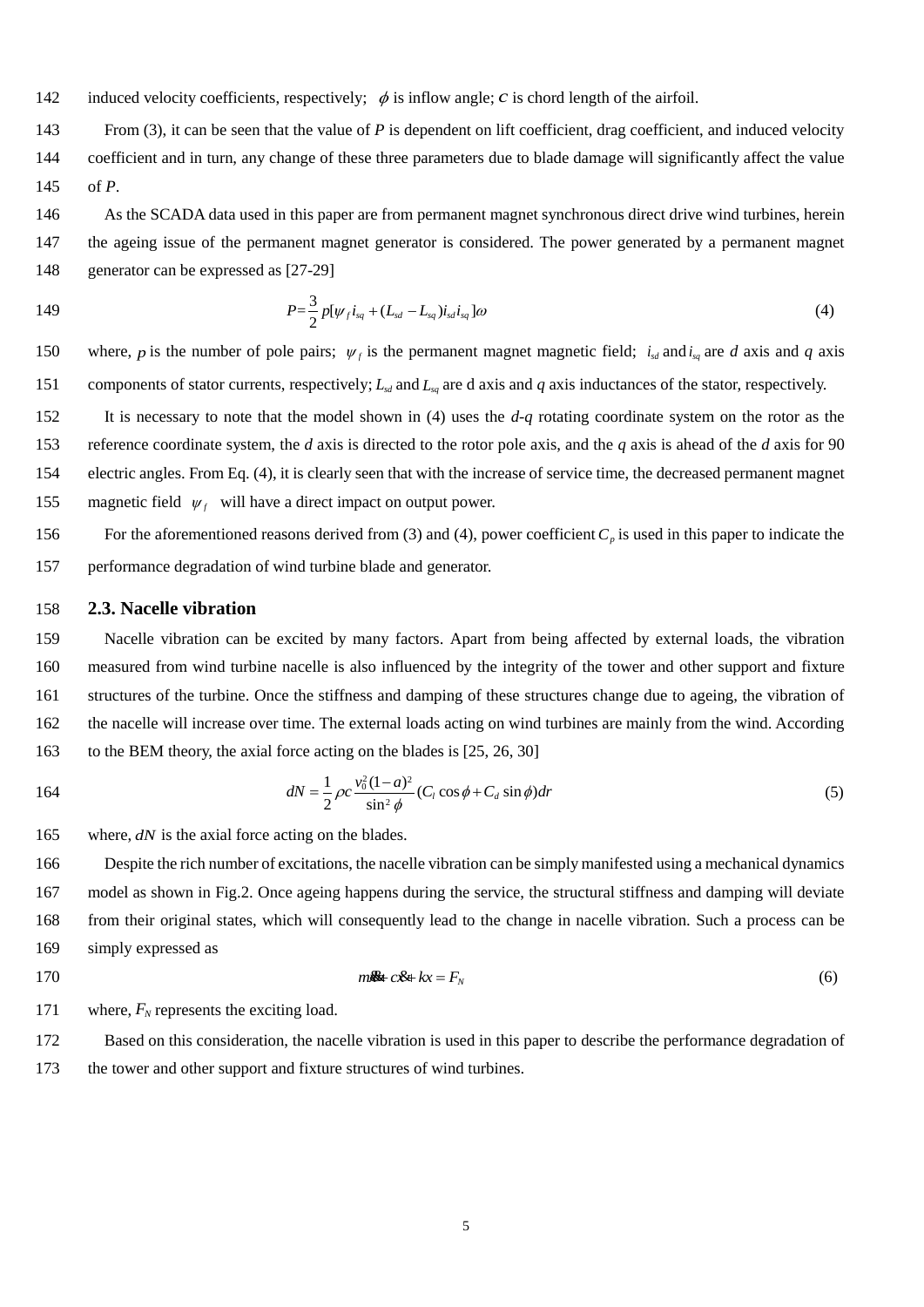$$
\delta_p = \frac{\Delta P_T}{\Delta P_B} \tag{9}
$$

230 where,  $\Delta P_B$  is the benchmark value of the output power fluctuation obtained when the wind turbine is at its early 231 service life,  $\Delta P_T$  is the current value of the output power fluctuation.

232

#### 233 **(2) Criterion for characterizing the change of power coefficient**

234 Since the wind turbine works with different values of power coefficient at different operation stages, it is necessary 235 to think about which stage is most appropriate for performing the assessment of the ageing resultant change of power

236 coefficient. Therefore, a schematic power generation diagram of the wind turbine is plotted in Fig.5.



237

239

238 Fig.5 Relationship between rotor speed and power [\[34\]](#page-18-4)

 From Fig.5, it can be seen that the operation of the turbine consists of 5 stages, namely starting (region 1), first transition (region 2), maximum power point tracking (region 3), second transition (region 4), and full power (region 5). Although SCADA data are collected from all regions in Fig.5, a specific region will be deliberately selected when calculating an individual criterion. Since power coefficient is almost constant in region 3, the data collected in which are used to reach a reliable estimation of the change of power coefficient. In contrast, in the other regions, the value of power coefficient varies over time with the change of wind speed. As a consequence, it is unlikely to reach a reliable estimation of the change from such data.

247 The theoretical maximum value of power coefficient  $C<sub>P</sub>$  of a wind turbine has been defined at the design stage 248 and the turbine is deemed to keep tracking of it when operating in region 3. When a fault occurs in the turbine, the 249 measured value of  $C_P$  will drop down. But this does not mean that in region 3, the  $C_P$  value is constantly the 250 maximum value in the absence of a fault. The value of  $C_P$  will change in a large range when the turbine performance 251 degrades over time due to the ageing of key components (e.g. blade and generator). This is why  $C_P$  is selected as a 252 criterion for assessing the performance degradation of wind turbine rotor blades and generator. To obtain a reliable 253 assessment, the following computing algorithm is developed.

 i)**Data preparation**. To fully avoid the negative influences of unstable wind speed and downtime of the turbine 255 on calculation results, the SCADA data (i.e. wind speed  $\nu$ , rotor speed  $\omega$  and generator output power *P*) collected in region 3 are sorted using rotor speed. Such a data sorting strategy is based on the fact that the turbine can generate electric power only when its rotor is running despite the value of wind speed. Following this method, in a certain time period, a number of SCADA data that are valid for this assessment can be readily obtained. They are

259 
$$
Y_k = [v_{ki}, \omega_{ki}, P_{ki}], \quad (i = 1, 2, \cdots n)
$$

260 where, *k* indicates the order of time period; *n* is the number of data collected during the period. Herein, rotor speed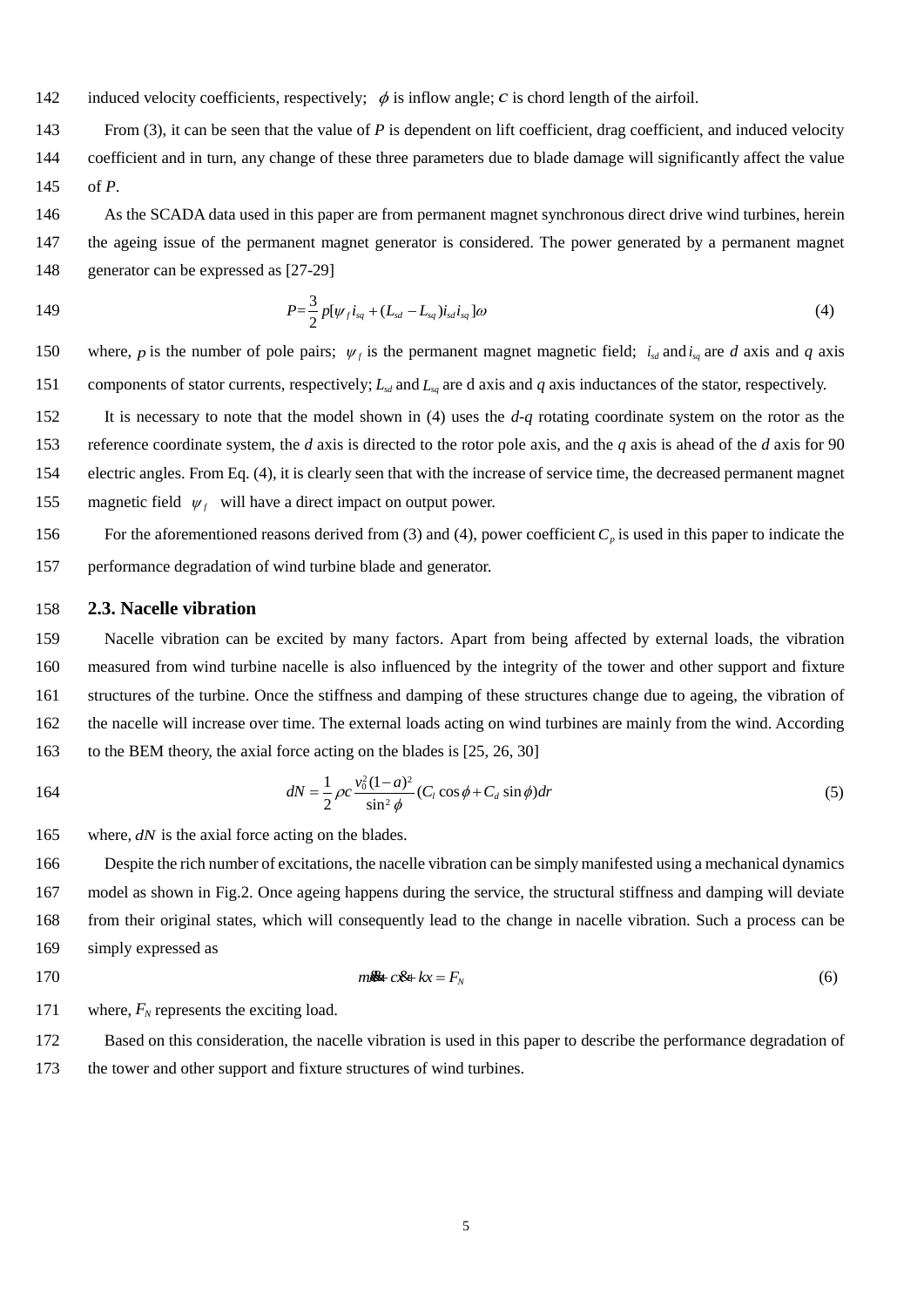261 varies in the range of  $[\omega_{3min}, \omega_{3max}]$ , where  $\omega_{3min}$  and  $\omega_{3max}$  are respectively the minimum and maximum 262 rotor speeds in region 3.

263 ii)**Reliable estimation of power coefficient**. Due to the inertia of turbine rotor, the output power cannot give an 264 immediate response to the change of wind speed. For this reason, it is not rational to calculate  $C_p$  directly using (2). 265 Therefore, an improvement was made, i.e.

266 
$$
C_{Pk} = \frac{\int_{t_1}^{t_2} P(t)dt}{\int_{t_1}^{t_2} \frac{1}{2} \rho v(t)^3 \pi R^2 dt}
$$
 (10)

267 where all relevant data in a time period $[t_1, t_2]$ , rather than only the instant values of P and v measured at a 268 specific moment, are used for the calculation. Thus, the calculated result by (10) can better reflect the actual power 269 coefficient of the turbine than equation (2) does. In the calculation, air density  $\rho$  is dependent on temperature, 270 humidity and atmospheric pressure in the wind farm, i.e.[\[35\]](#page-18-5)

271 
$$
\rho = \frac{p_{ma}}{R_{da}T} [1 - 0.378 \frac{\varphi p_s(t)}{p_{ma}}]
$$
 (11)

272 where,  $R_{da}$  is dry air constant;  $\varphi$  is the relative humidity of the air;  $p_s(t)$  is the water vapor saturation pressure when 273 the temperature is *t*, Pa;  $p_{ma}$  is the pressure of the moist air, Pa.

274 In practical calculation, the power coefficient is estimated using the following discrete form, i.e.

275  

$$
C_P(k) = \frac{\sum_{i=1}^{n} P(kT)}{\sum_{i=1}^{n} \frac{1}{2} \rho v(kT)^3 \pi R^2}
$$
(12)

276 Assume the SCADA data collected in *N* time periods, i.e.  $Y = \{Y_1, Y_2, \dots, Y_N\}$ , are valid for performing this assessment, then a series of calculation results of  $C_p$  can be obtained, i.e.  $C_p = \{C_{p1}, C_{p2}, \dots, C_{pN}\}$ . Then, the KDE 278 method illustrated in (8) will be used to further improve the reliability of the estimation result of power coefficient. 279 Likewise, the *x* value at which the maximum value of the nuclear density occurs is regarded as the final assessment 280 result of the  $C_p$  during the whole testing period.

281 iii)**Criterion for assessing the ageing of power dependent components.** To assess the performance degradation 282 of the wind turbine blade and generator, the following criterion  $\delta_{C_p}$  is developed, i.e.

 $\dot{C}_p = \frac{C_{PB}}{C_{PT}}$ *C*  $\delta_{C_P} = \frac{C_{PB}}{C_{PT}}$ (13) 283

284 where  $C_{PB}$  is the benchmark value of the power coefficient obtained when the wind turbine is at its young age,  $C_{PT}$ 285 is the power coefficient that the wind turbine exhibits at present.

286 From (13), it can be inferred that the more the value of  $\delta_{C_p}$  deviates from 1, the more serious the turbine 287 performance degradation tends to be.

288

#### 289 **(3) Criterion for characterizing the change of nacelle vibration**

290 During the operation of a wind turbine, the vibration of the nacelle is constantly monitored by the SCADA system.

291 Assume the nacelle vibrations measured in horizontal and vertical directions are respectively  $a_x$  and  $a_y$ , then the

292 ageing resultant performance degradation of wind turbine structure can be inferred from  $a_x$  and  $a_y$ . The method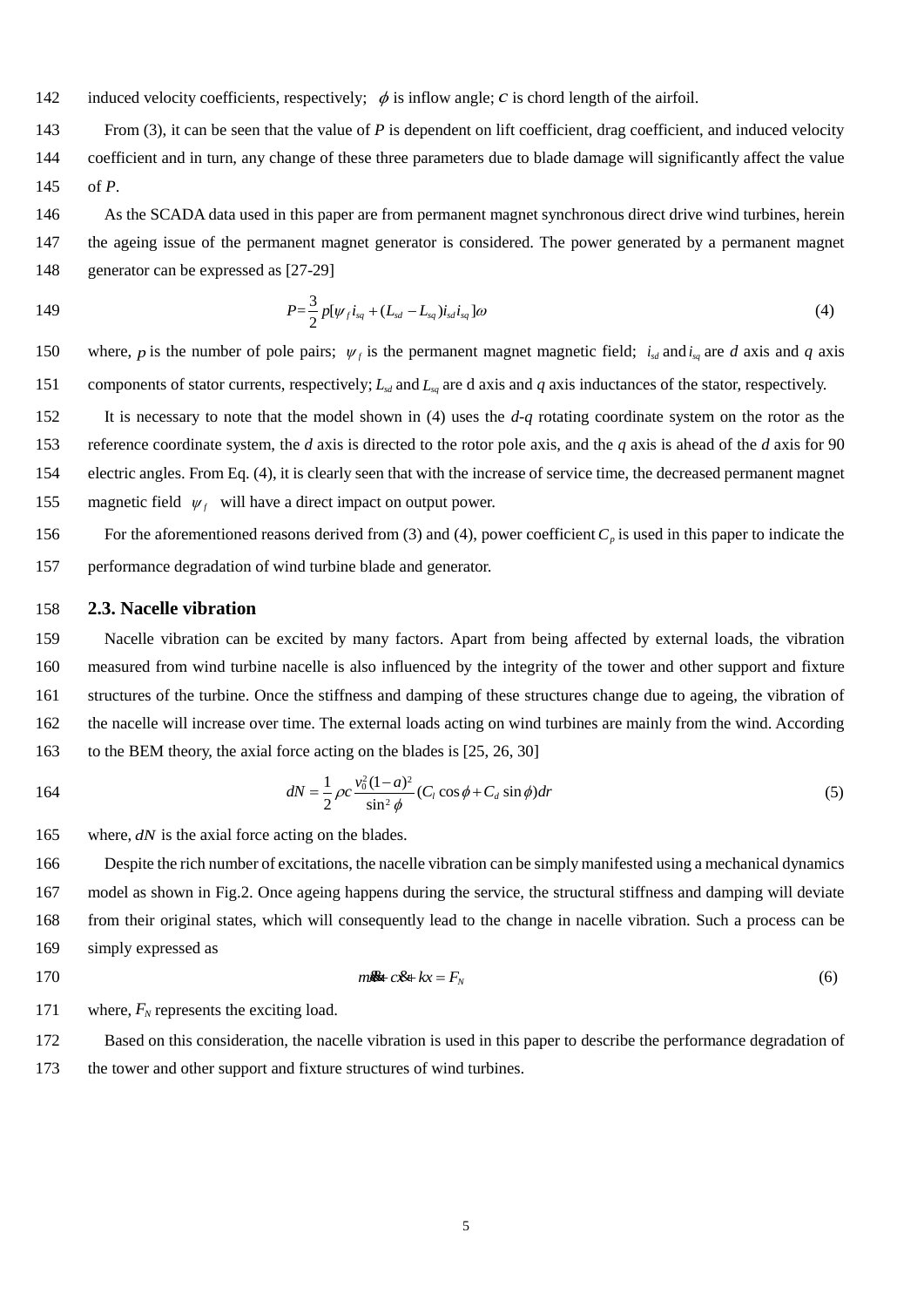- 293 developed for performing such an assessment is shown in the following.
- 294 i)**Data preparation**. Nacelle vibration data of the wind turbine at rated wind speed is selected as

$$
Z_k\!=\!\bigl[\nu_k^{},a_{\scriptscriptstyle \mathcal{X}}^{},a_{\scriptscriptstyle \mathcal{Y}}^{} \bigr]
$$

296 where,  $v_k = v_{rated}$ ,  $k = 1, 2, \dots, N$  indicates the number of each sample data.

297 ii) **Reliable estimation of nacelle vibration.** Using the data  $a_{\mu}$  and  $a_{\mu}$  that are measured in two mutually 298 perpendicular directions, the synthetic vibration of wind turbine nacelle can be readily derived, i.e.

299

295

$$
a_k = \sqrt{a_{kk}^2 + a_{yk}^2} \tag{14}
$$

300 Thus, a series of nacelle synthetic vibration data  $\mathbf{a} = \{a_1, a_2, \dots, a_N\}$  can be obtained in the end. Then, apply the 301 KDE method described by (8) to identifying the reliable synthetic vibration of the wind turbine nacelle  $Z_i$ , which 302 corresponds to the peak value on the kernel density curve. Herein, subscript ' *i* ' indicates the KDE resultant reliable 303 nacelle synthetic vibration obtained from the data measured in the  $i<sup>th</sup>$  time period. Assume the nacelle vibration 304 data used for the ageing degradation assessment are measured respectively during  $M$  time periods, then a series of 305 reliable nacelle vibration data  $\mathbf{Z} = \{Z_1, Z_2, \dots, Z_M\}$  can be obtained at last.

306 iii)**Criterion for assessing the ageing of structures.** To assess the ageing led degradation of wind turbine tower 307 and other support structures of wind turbines, the following criterion  $\delta_a$  is developed, i.e.

311

$$
\delta_a = \frac{\tilde{z}}{z_b} \tag{15}
$$

309 where  $Z_h$  is the benchmark value of nacelle vibration obtained when the wind turbine is normally operating at its 310 young age,  $\tilde{Z}$  is the KDE result of the series of data  $\mathbf{Z} = \{Z_1, Z_2, \dots, Z_M\}.$ 

#### 312 **(4) Criterion for characterizing the variation of main bearing temperature**

 In the practice of wind power generation, the operating temperature of the wind turbine main bearing is monitored usually by a pair of temperature sensors that are symmetrically installed on the bearing. To achieve a reliable ageing assessment result, only those temperature data collected at the rated wind speed and the same environmental temperature are used to perform the assessment. It is understandable that when comparing the same criterion obtained in different time periods, the constraint conditions should be same. However, the constraint conditions cannot be absolutely consistent. Furthermore, except the external environmental conditions, the wind turbine running mode (for example, down power regulation mode) can affect the bearing temperature. In order to minimize the impact of the kind of uncertainties on the reliability of the assessment result, in addition to defining a specific operating condition in which the assessment is undertaken, the collected data will be further processed using KDE (Kernel Density Estimation) method in the paper to assure a reliable assessment. Assume the temperature measurement results by the 323 two sensors are respectively  $T_a$  and  $T_b$ , then the method for characterizing the temperature variation can be described as follows.

325 i)**Data preparation**. Considering the bearing temperature can be different under different loading and operating 326 conditions of the turbine, the temperature data used for this assessment are collected only when wind speed reaches 327 the rated wind speed. Accordingly, the following set of data  $W_k$  is obtained over the course of the  $k^{th}$  time period, 328 i.e.

- 329  $W_k = [v_k, T_{ak}, T_{bk}]$
- 330 where  $v_k$  is constantly equal to the rated wind speed.  $T_{ak}$  and  $T_{bk}$  are the average values of the temperature data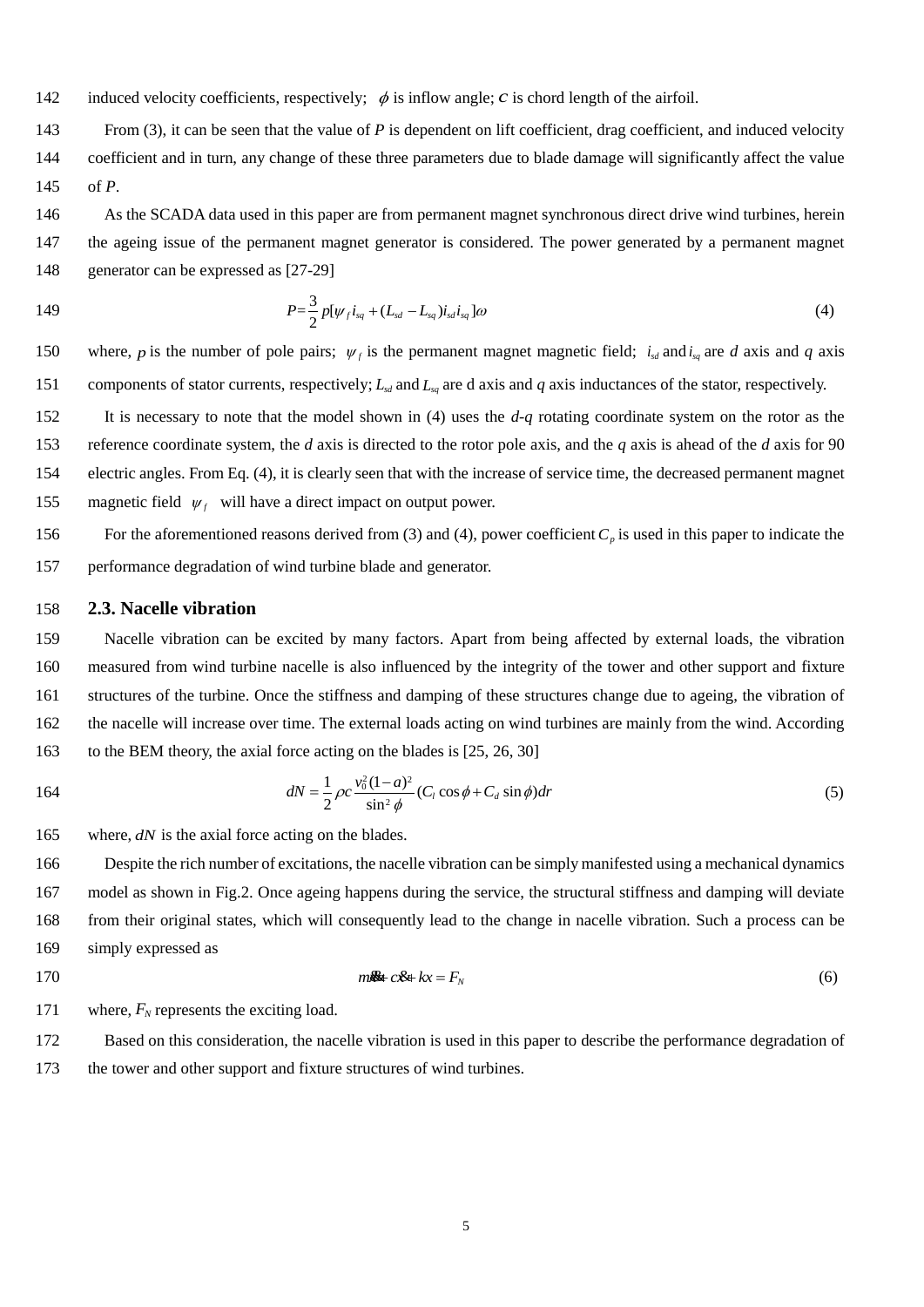331 collected respectively by the two sensors during the  $k^{th}$  time period. Repeat the data collection and finally obtain 332 N sets of data for assessment, i.e.  $W = \{W_1, W_2, \cdots, W_N\}.$ 

- 333 ii) **Reliable estimation of temperature.** Use arithmetic average method to process  $T_{ak}$  and  $T_{bk}$ , has
- $334$  (16)  $=\frac{1}{2}$  $T_k = \frac{T_{ak} + T_{bk}}{2}$
- 335 Apply (16) to processing all N sets of data, then a series of data  $T = \{T_1, T_2, \dots, T_N\}$  can be obtained in the end.

336 Likewise, apply the KDE method to process data *T* to obtain the reliable estimation of main bearing temperature  $337$   $T<sub>T</sub>$  through detecting the peak value on the resultant kernel density curve.

338 iii)**Criterion for assessing the ageing of main bearing.** To assess the performance degradation of wind turbine 339 main bearing due to the effect of ageing, the following criterion  $\delta_i$  is developed, i.e.

$$
\delta_{\iota} = \frac{T_T}{T_B} \tag{17}
$$

341 where  $T_B$  is the benchmark value of main bearing temperature obtained when the wind turbine normally operates at 342 its young age.

343

#### 344 **3.2. Ageing assessment methods**

345 Based on the four assessment criteria proposed above, there are the following two optional methods can be used 346 to assess the ageing resultant performance degradation issue of the wind turbine over time.

347 (1) Conventional method

 The method achieves the assessment by respectively investigating the variation tendency of each criterion over time. Therefore, the deviation of any one of the four criteria from its benchmark value will imply the presence of ageing degradation in the turbine performance. Accordingly, the larger deviation indicates a worse ageing issue. Such a method is simple and easy to implement. Moreover, it can help us to identify readily the wind turbine subassemblies that are suffering more ageing issue. However, such a method can hardly provide a reliable description of the ageing situation of the whole turbine system. To address this issue, the sum of all four criteria was proposed to be a new criterion for ageing assessment, i.e.

$$
\delta = \delta_p + \delta_{C_p} + \delta_a + \delta_t \tag{18}
$$

356 However, such a method treats the four performance assessment criteria equally without any identification, which 357 could lead to unreliable assessment due to unreasonably amplifying or weakening the roles of the four criteria in 358 ageing assessment.

359 (2) Information fusion method

 The long-term wind farm practice has shown that the aforementioned four assessment criteria play different roles in reflecting the overall performance of the wind turbine. Therefore, they should be treated differently. For this reason, the first information fusion based method shown in (18) is further improved by assigning an appropriate weighting factor to each criterion, i.e.

$$
\begin{cases}\n\delta = r_1 \cdot \delta_p + r_2 \cdot \delta_{C_p} + r_3 \cdot \delta_a + r_4 \cdot \delta_t \\
r_1 + r_2 + r_3 + r_4 = 1\n\end{cases}
$$
\n(19)

365 where  $r_1$ ,  $r_2$ ,  $r_3$  and  $r_4$  are the weighting factors being assigned respectively to the four assessment criteria.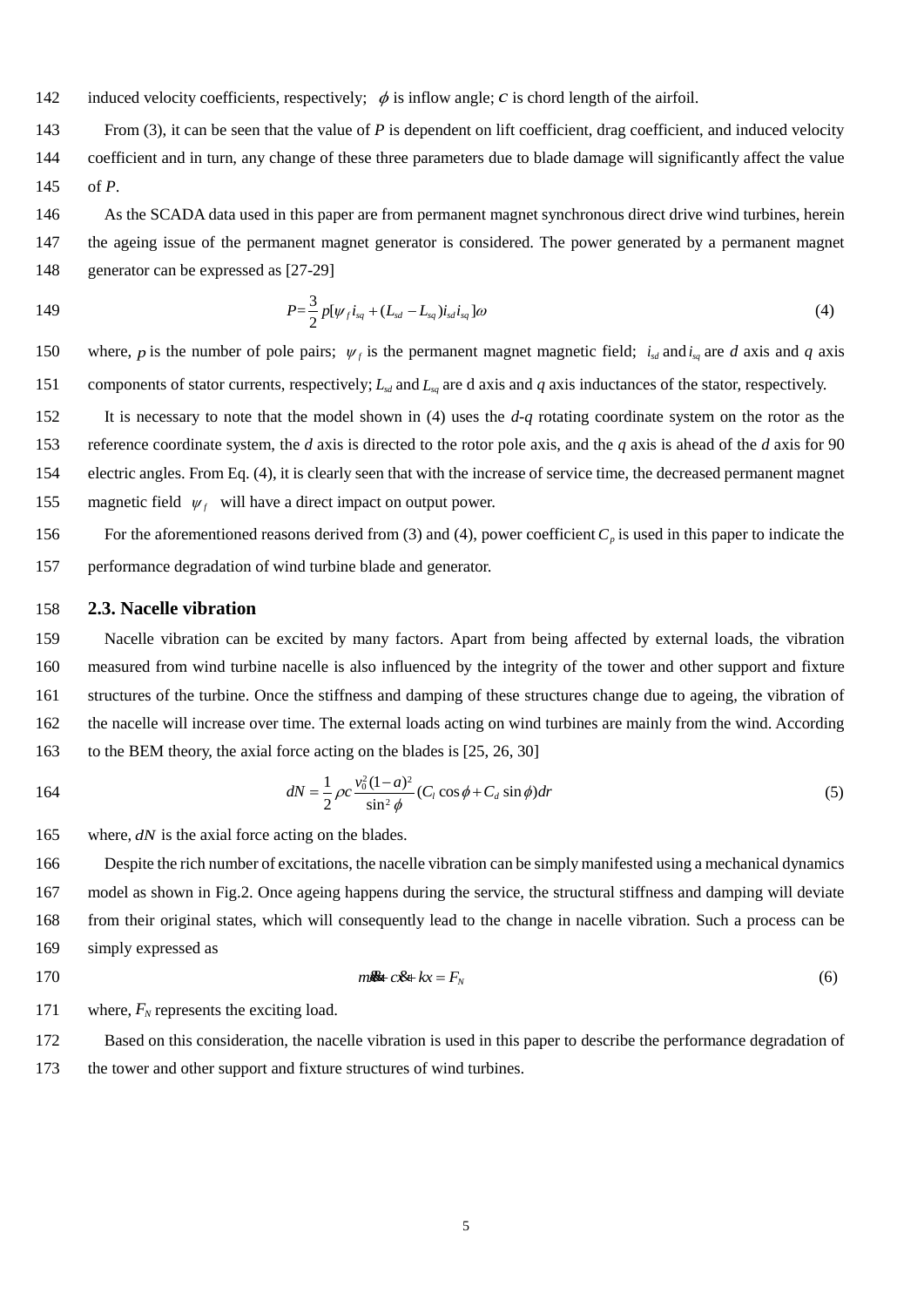Since the values of four criteria are all equal to 1 in the absence of ageing, the value of the comprehensive ageing criterion should normally be equal to 1. Its value will deviate from 1 once ageing happens on the turbine. Undoubtedly, the application of these four weighting factors is helpful to reach a more reliable ageing assessment result. However, how to determine the appropriate values of these four weighting factors, in reality, is challenging. Up to date, there is no any relevant research has been reported in open literature. To address this issue, a deliberately designed questionnaire is assigned to four experienced engineers, who all have been working in the field of wind farm operation and maintenance for over 15 years. The questionnaire was designed to ask the interviewees to answer a few small questions regarding the influences of the ageing of different wind turbine components/subassemblies on the power generation performance of the turbine. The influences were marked with the values scaling from 1 to 10. Then, after receiving the completed questionnaire these values will be normalized to obtain the corresponding values of weighting factors through assuming the sum of these weighting factors is equal to 1. The survey results received from these four engineers are listed in Table 1.

| Criterion<br>weight | Power<br>fluctuation<br>weight $r_1$ | $C_p$ weight<br>r <sub>2</sub> | Vibration<br>weight $r_3$ | Temperature<br>weight $r_4$ |
|---------------------|--------------------------------------|--------------------------------|---------------------------|-----------------------------|
| expert1             | 0.2                                  | 0.5                            | 0.2                       | 0.1                         |
| expert2             | 0.1                                  | 0.4                            | 0.2                       | 0.3                         |
| expert3             | 0.1                                  | 0.5                            | 0.2                       | 0.2                         |
| expert4             | 0.1                                  | 0.5                            | 0.1                       | 0.3                         |
| average value       | 0.125                                | 0.475                          | 0.175                     | 0.225                       |

378 Table 1. Weighting factors assigned to the four ageing assessment criteria

379

380

 From Table 1, it is clearly seen that the weights of the four assessment criteria from different experts are more or less different. Nevertheless, their consensus is that in contrast to power fluctuation, nacelle vibration, and main 383 bearing temperature, power coefficient  $C_p$  is more alert to the performance degradation of the turbine due to ageing issue. Therefore, in order to highlight the engineers' researchers' consensus whilst also fully take into account their dissent, the values that they proposed to each weighting factor are averaged in this paper for further calculations. 386 They are  $r_1 = 0.125$ ,  $r_2 = 0.475$ ,  $r_3 = 0.175$  and  $r_4 = 0.225$ , respectively.

#### 387 **4. Verification of the proposed method**

388 Since the ageing of a wind turbine is characterized by the gradual degradation of its performance change (e.g. power 389 coefficient change) over time, it is taken for granted that the ageing effect of a turbine can be assessed through 390 observing the developing tendency of the criterion being investigated.

 Based on the above discussion, the calculations and analyses for performing the proposed ageing assessment is summarized in Fig.6. To demonstrate the verification steps, a 2MW direct-drive wind turbine is selected as an example (called unit #1), which was installed in 2011. SCADA data collected from this wind turbine respectively in March 2015 and January 2016 are used. The sampling frequency of the SCADA system is 1Hz. The wind speed and corresponding power fluctuation data collected in an interval are shown in Figs.7a and 7b. There is a total of  $1.7 \times 10^4$ 395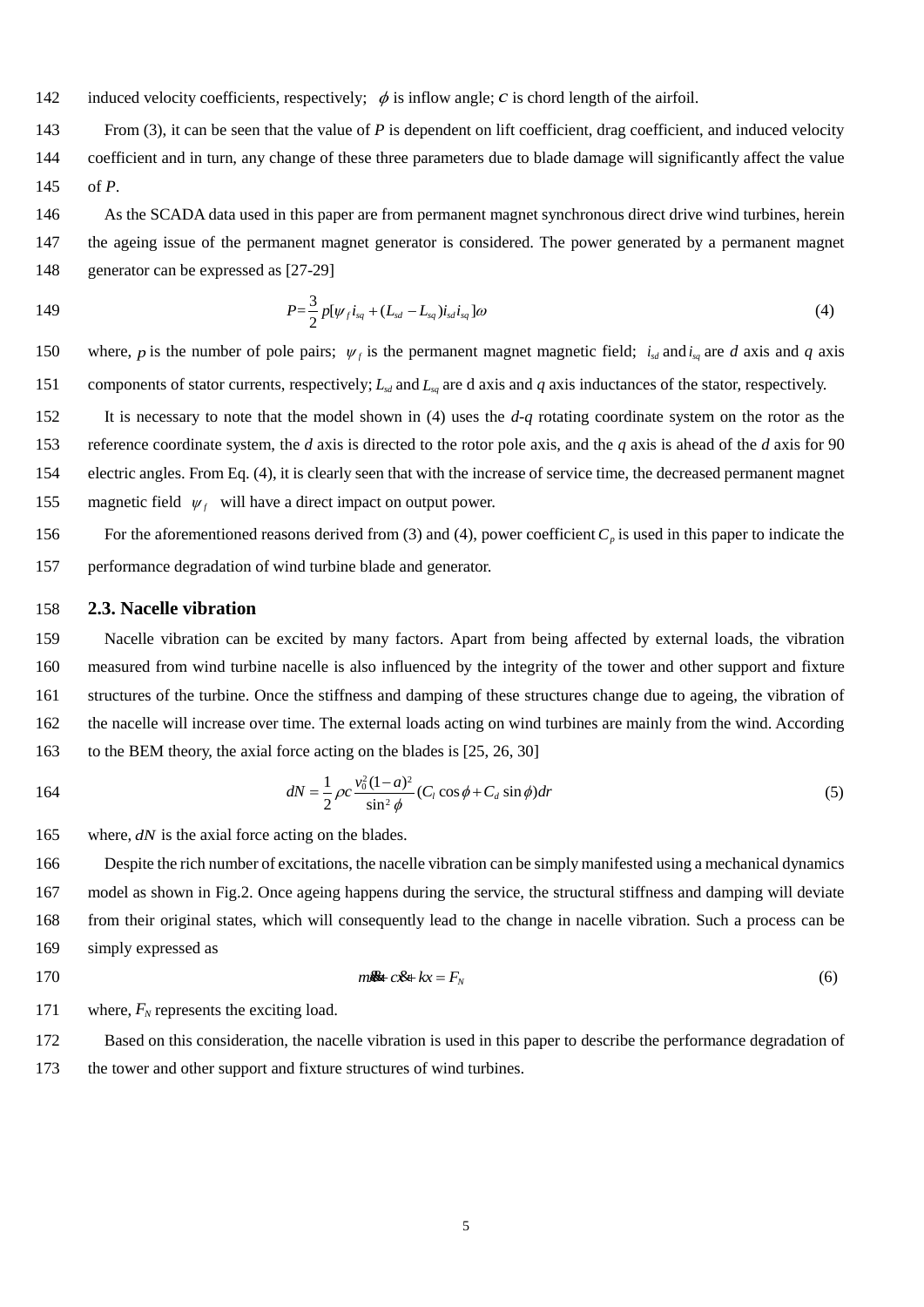- 396 sets of data are used for performing power fluctuation assessment. When investigating the fluctuation of power, wind 397 speeds should be basically same in order to ensure that the estimation is conducted under the 'basically same' control 398 and operational conditions, so that a more reliable estimation can be reached. Subsequently, Eq. (7) is used to calculate 399 the power fluctuation criterion when  $n = 10$ . The value of parameter *n* takes into account the influences of the inertia 400 of rotor, the characteristics of the generator and the control of the turbine. Due to the inertia of rotor, both rotor speed 401 and the power generated by the wind turbine generator are unable to respond to the instantaneous change in wind 402 speed [30]. Then, the histograms of the absolute fluctuation of the output power  $\Delta P$  and the resultant kernel density 403 curves are obtained. The results are shown in Figs.8a and 8b.
- 404





406 Fig.6 Flow chart of the proposed calculations and analyses for ageing assessment



408

409 (a) Wind speed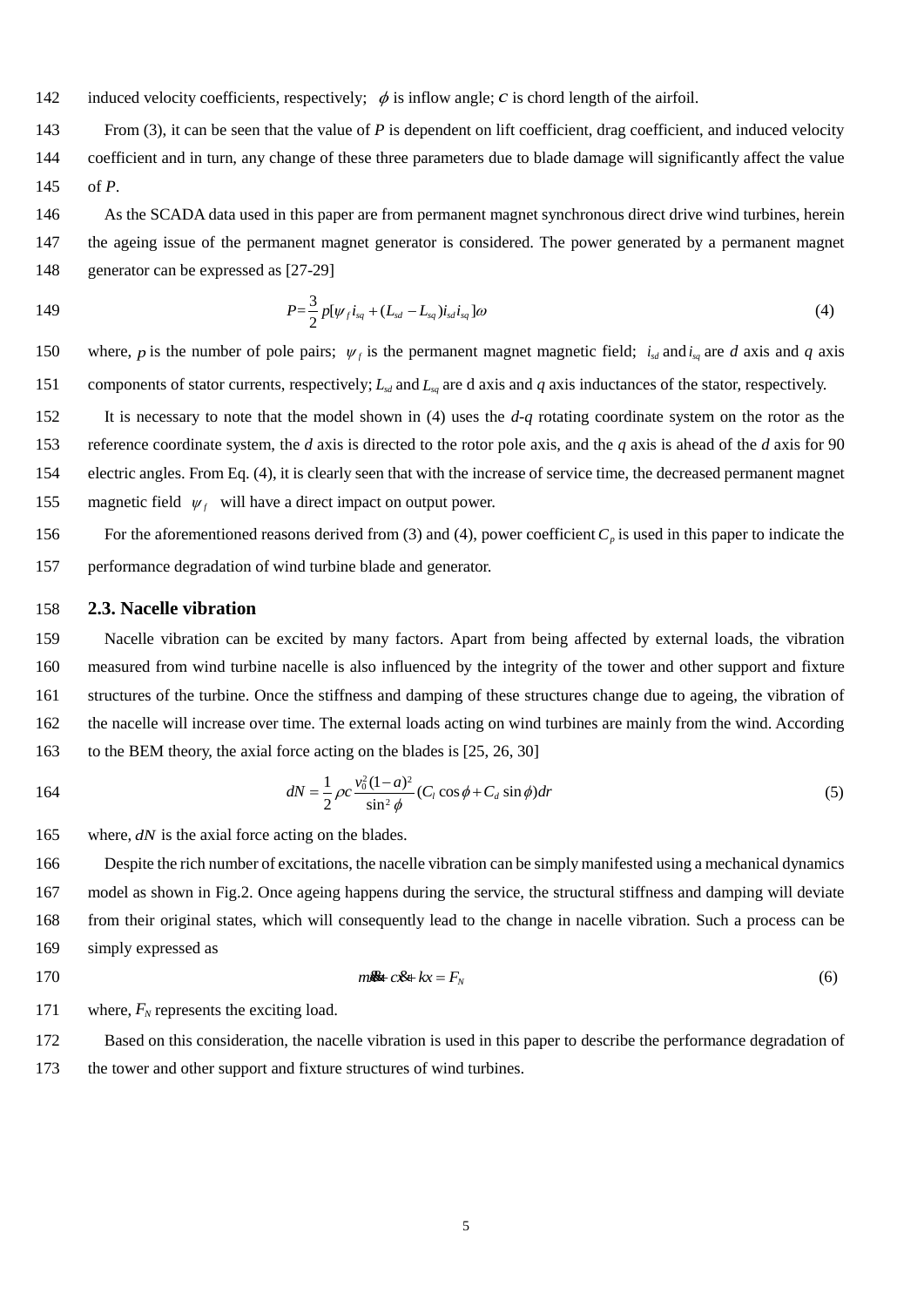



Fig.8 Histogram and kernel density estimation of power fluctuation

Subsequently, the ageing effect on wind turbine power coefficient was also investigated. There are total  $1.8 \times 10^4$  sets of data are collected. According to the recorded wind farm temperature, humidity, and atmospheric pressure data, 428 the air density is calculated first using (11). The result is about 1.226 kg/m<sup>3</sup> in data selection period in 2015 and 1.243 429 kg/m<sup>3</sup> in 2016, respectively. Then, use (12) to calculate power coefficient  $C_p$ . The histograms of the calculated  $C_p$  and the corresponding kernel density curves for both time periods are shown in Figs.9a and 9b. From Figs.9a and 9b, it is found that the calculated value of power coefficient varies in a wide range. However, in theory it should be constant because the SCADA data used for this calculation was from the maximum power point tracking (MPPT) region (see Fig.5), in which the wind turbine power coefficient is constantly equal to the maximum value of power 434 coefficient  $C_{pmax}$ . This is normal because the actual wind speed constantly varies time by time, which leads instantaneous change of the calculated power coefficient. In other words, the operation of the wind turbine cannot exactly follow the instantaneous change of wind speed. Thus, calculation errors occur inevitably in Figs.9a and 9b. Anyway, the application of KDE can significantly minimize the unreliability of estimation. From Figs.9a and 9b, it is found that the reliable estimation values of the power coefficient are 0.356 in 2015 and 0.327 in 2016. Then, take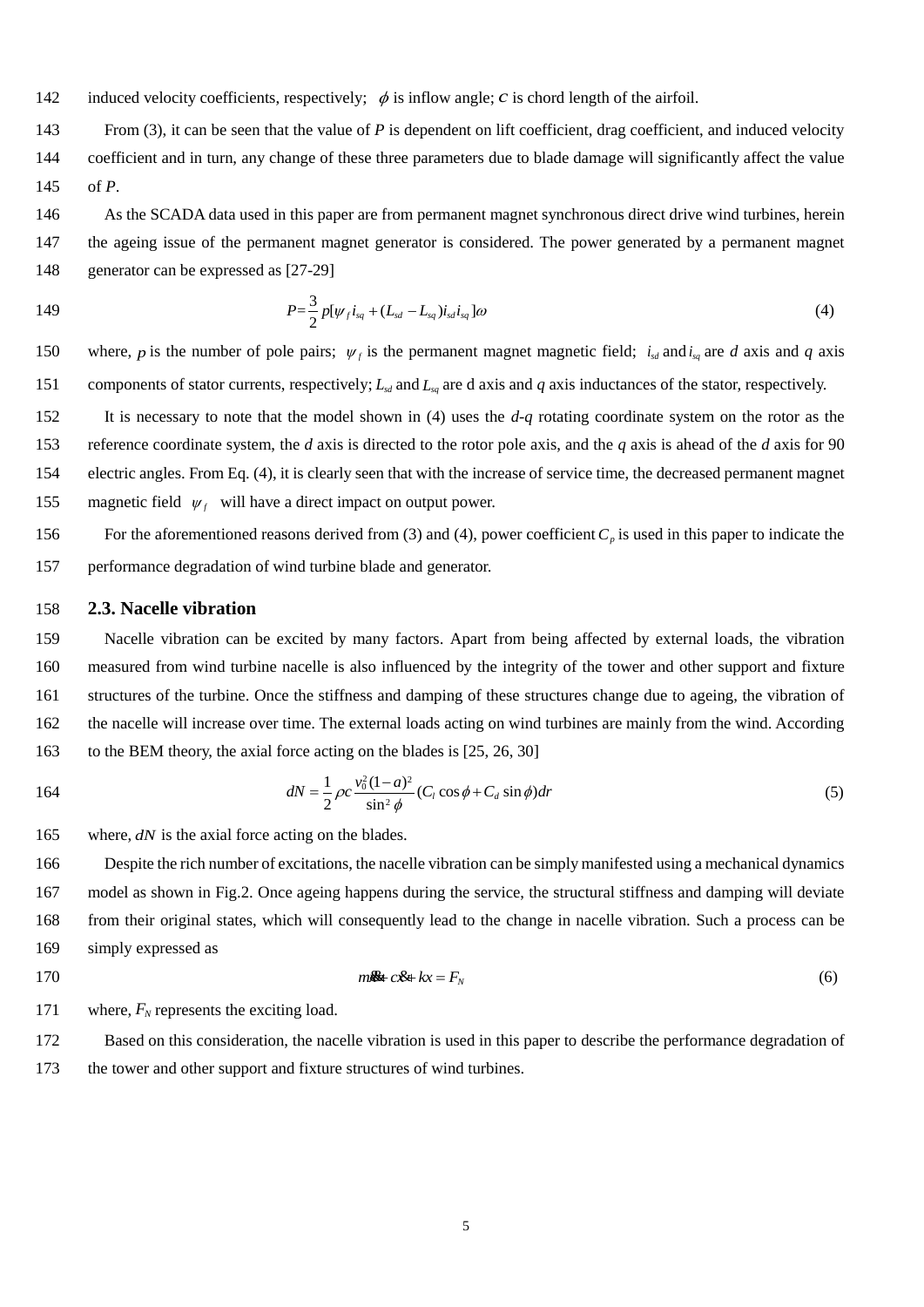439 the value obtained in 2015 as the benchmark value, apply (13) to calculate the criterion  $\delta_{C_p}$ . The result is  $\delta_{C_p} = 1.089$ , 440 which deviates from 1. Thus, it seems to indicate a significant ageing effect on power coefficient in one year. 441  $\begin{bmatrix} 10 \\ 8 \end{bmatrix}$ alct<br>  $\frac{12}{10}$ <br>  $\frac{1}{8}$ alcu<br>  $\begin{bmatrix} \n\frac{12}{10} \n\end{bmatrix}$ 



442

444

443 Fig.9 Histogram and kernel density estimation of power coefficient

Likewise, use the proposed methods and the data collected  $(1.7 \times 10^4 \text{ sets of data})$  in 2015 and 2016 to calculate the 445 446 changes of nacelle vibration and main bearing temperature as well. The resultant histograms and the corresponding 447 kernel density curves are shown in Figs.10a and 10b and Figs.11a and 11b, respectively. From the figures, it is known 448 that the reliable estimation of the nacelle vibration  $a$  in 2015 is 0.19 m/s<sup>2</sup> and the vibration in 2016 is 0.16 m/s<sup>2</sup>; the 449 reliable estimation of the main bearing temperature in 2015 is 48.1 °C and the temperature in 2016 is 48.4 °C. 450 Environmental temperature in both 2015 and 2016 is 5.8±0.2 °C in the time interval of producing SCADA data for 451 main bearing temperature. Take the estimation results from the data in 2015 as benchmark data, both criteria  $\delta_a$  and 452  $\delta_t$  are calculated. The results are  $\delta_a = 0.842$  and  $\delta_t = 1.006$ . Both deviate from 1 thus seems to indicate the ageing 453 effect on nacelle vibration and main bearing temperature in the past one year.



455

457 458





460 Fig.11 Histogram and kernel density estimation of bearing temperature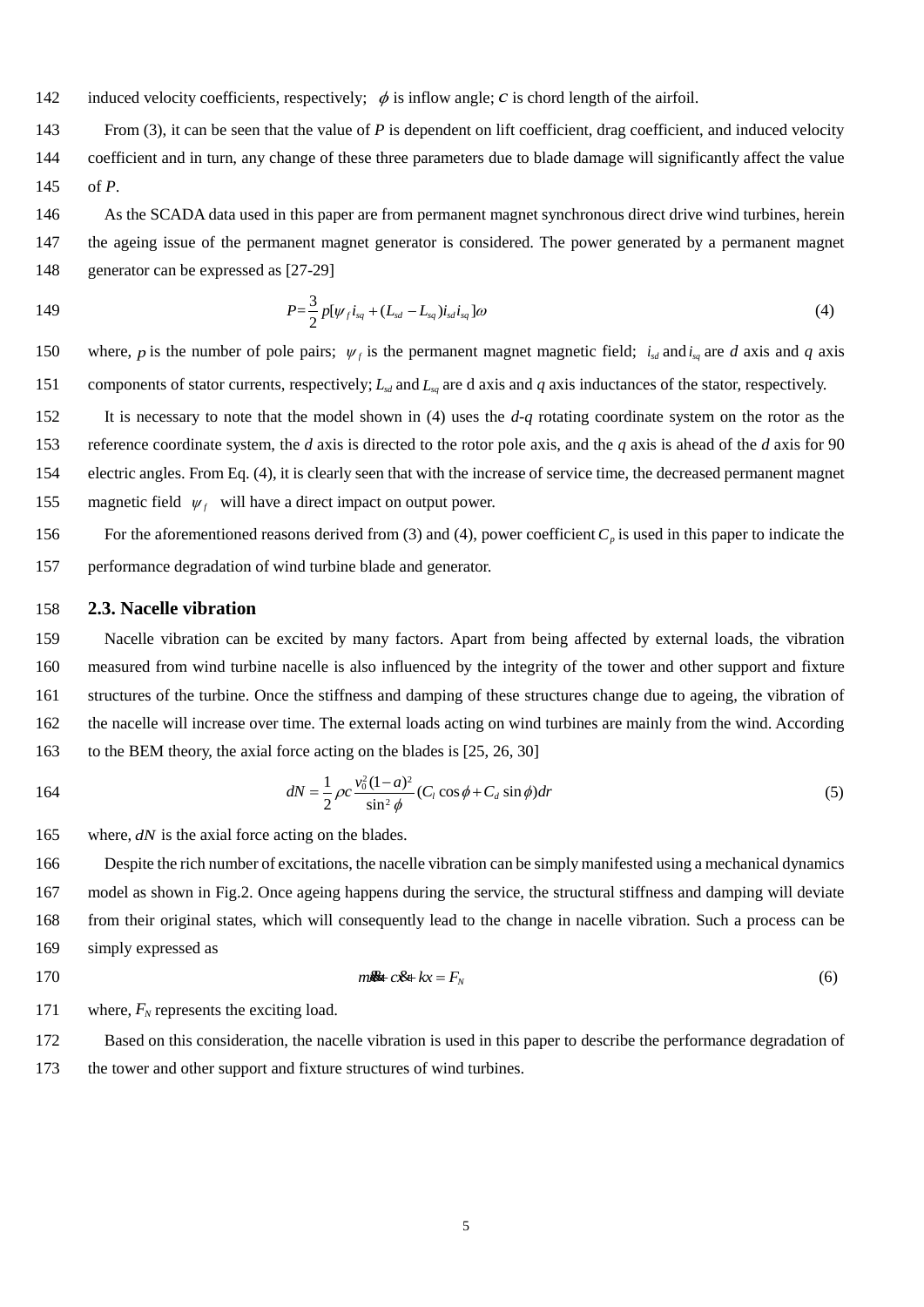To facilitate further analysis, all ageing criterion calculation results are listed in Table 2.

Table 2. Calculation results for the unit #1 wind turbine

| Criterion<br>values<br>Year | Power<br>fluctuation | $C_p$ | Vibration | Temperature |
|-----------------------------|----------------------|-------|-----------|-------------|
| 2015                        |                      |       |           |             |
| 2016                        | 0.992                | 1.089 | 0.842     | 1.006       |

 

 From Table 2, it can be seen that the values of all four ageing criteria deviate from 1. During the service life of a wind turbine (normally 25-30 years), ageing will inevitably happen over time. However, the apparent ageing effect of the turbine should not be clearly observed within only one-year time. So, it can be said that separate analysis of individual ageing assessment criterion cannot lead to a reliable assessment of turbine ageing effect. The sum of the four criteria is 3.929, which is smaller than 4 thus is unreasonable because ageing is inevitable even if within one- year time. Thus, it can be concluded that the conventional ageing assessment method proposed in Section 3.2 cannot lead to a reliable assessment of the ageing of the turbine. Therefore, the information fusion method proposed in Section 3.2 is applied to interpret the calculation results in Table 2. Substitute the calculated values of the four ageing criteria in Table 2 and the weighting factors in Table 1 into (19), has

475  
\n
$$
\delta = r_1 \cdot \delta_p + r_2 \cdot \delta_{Cp} + r_3 \cdot \delta_a + r_4 \cdot \delta_t
$$
\n
$$
= 0.124 + 0.517 + 0.147 + 0.226
$$
\n
$$
= 1.014
$$
\n(20)

 Obviously, such a result is more realistic and acceptable. According to (19), the value of the comprehensive ageing 477 assessment criterion  $\delta$  is equal to 1 in the absence of ageing. Eqn. (20) gives a calculation result of 1.014, which deviates from 1 by 1.4 %. Thus, it can be concluded that ageing of the turbine is small and ignorable over the course from 2015 to 2016.

 In order to further demonstrate the reliability and robustness of the proposed ageing assessment method, the SCADA data collected for another wind turbine (called unit #2) in the same wind farm are processed as well. The concept of the unit #2 turbine is exactly same as the unit #1 turbine and was installed also in 2011. Then, the four criteria for ageing assessment are calculated as well and the results are listed in Table 3.

 From Table 3, it is found that the values of all four ageing criteria deviate from 1 as well. But it is noticed that the value of vibration criterion is smaller than 1, while the values of the other three criteria are larger than 1. This makes it difficult to draw a reliable ageing assessment conclusion. To overcome this issue, the comprehensive ageing assessment criterion is calculated as well. The result is equal to 1.085, which is a reasonable value to indicate the slight ageing problem of the wind turbine happening within one-year time. Thus, it can be concluded that in contrast to the individual ageing assessment criteria the comprehensive ageing assessment criterion is more effective to provide a reliable assessment of the ageing issues of wind turbines.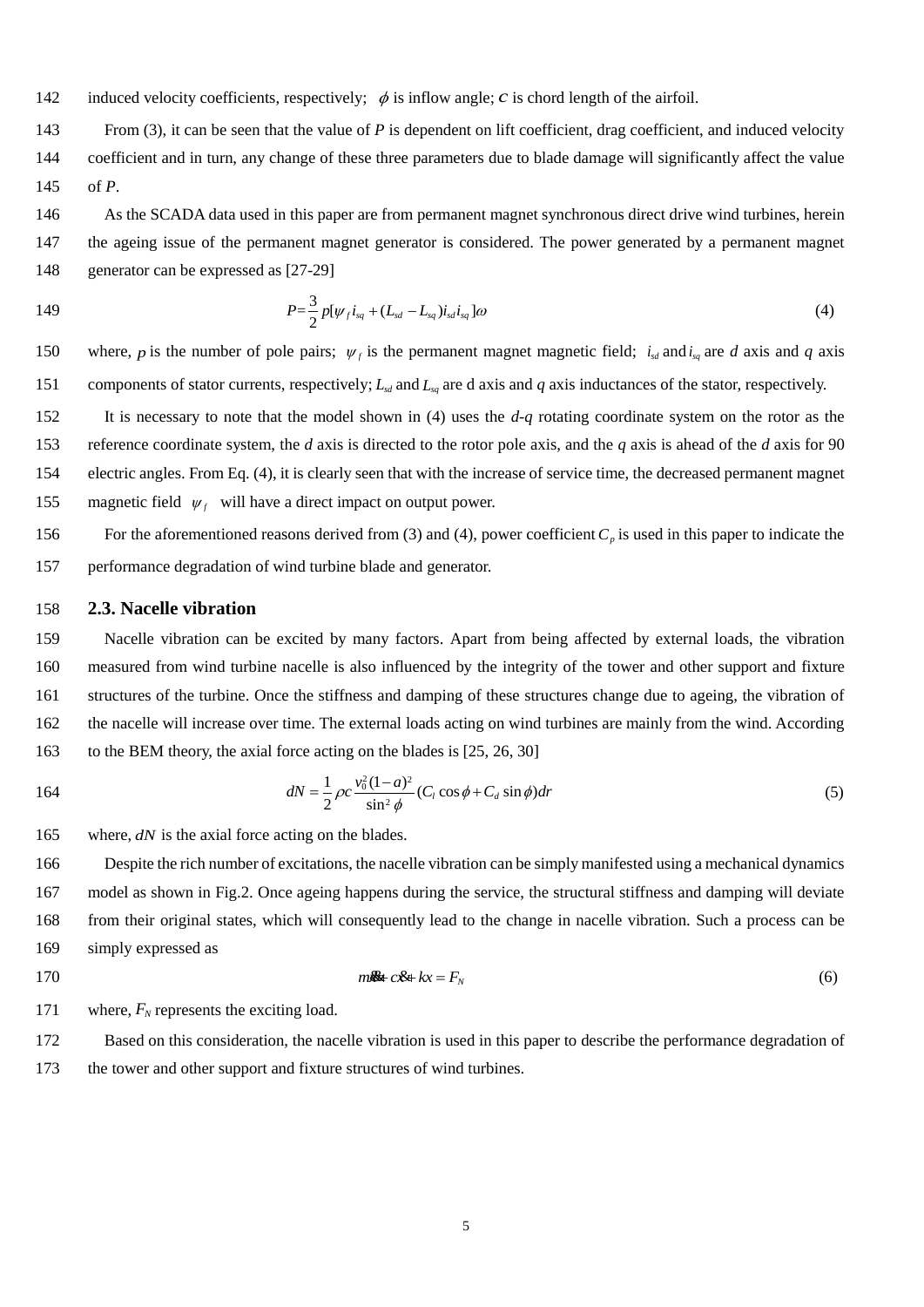Table 3. Calculation results for the unit #2 wind turbine

| Criterion<br>values<br>Year | Power<br>fluctuation | $C_p$ | Vibration | Temperature |
|-----------------------------|----------------------|-------|-----------|-------------|
| 2015                        |                      |       |           |             |
| 2016                        | 1.167                | 1.158 | 0.876     | 1.048       |

#### **5. Concluding remarks**

 Unlike the previous effort that has been made to investigate the actual health condition and reliability issues in wind turbines, SCADA-based preliminary research was firstly conducted in this paper in order to perform an ageing assessment of a wind turbine. In the current practice of the wind farm operation and maintenance, the kind of issues has not attracted much interest because the majority of modern wind turbines in operation today are at their young ages. However, with the increase of their ages, the ageing issue will occur inevitably sooner or later. They are not linked to any type of fault. But they can lead to the frequent presence of faults and reliability issues, thus increased downtime and high wind turbine operation and maintenance cost. From this point of view, the research on the ageing issue of a wind turbine is of great importance to improve the life management of a wind turbine and maximize its economic return. In this paper, the ageing assessment research was started from discussing the SCADA parameters that potentially can be used for ageing assessment. Then, four ageing assessment criteria were developed in order to describe the ageing issues of wind turbines from different points of views and based on which, both a conventional and information fusion based ageing assessment methods were developed. Finally, the effectiveness of the proposed method in the ageing assessment was verified using real SCADA data collected from a wind farm. From the work shown above, it can be concluded that the proposed information fusion based method is indeed effective in assessing the ageing issues in a wind turbine, although further verification is still needed in the future.

 Following this research, the proposed ageing assessment method will be further improved through optimizing the weighting factors by considering the views of more experts, and moreover, the method will be verified using more wind farm SCADA data. In addition, the ageing assessment of different concepts of wind turbines has not been considered in the research presented in this paper. In the future, different concepts of wind turbines will be distinguished when designing ageing assessment criteria and the influence of external environmental factors on turbine ageing will be considered as well. All new research achievements will be reported in separate papers.

#### **Acknowledgements**

 This work reported in this paper is supported by the National Natural Science Foundation of People's Republic of China (grant number 51475160, 11632011, 11472103) and State Scholarship Fund (grant number 201408430267), Hunan Provincial Natural Science Foundation (grant number 2016JJ5024) and Scientific Research Fund of Hunan Provincial Education Department (grant number 15B084).

#### **References**

- <span id="page-16-0"></span> [1] AMIRAT Y, BENBOUZID M E H, AL-AHMAR E, et al. A brief status on condition monitoring and fault diagnosis in wind energy conversion systems[J]. Renewable and Sustainable Energy Reviews, 2009, 13(9): 2629-2636
- <span id="page-16-1"></span>[2] WATSON S J, XIANG B J, YANG W, et al. Condition monitoring of the power output of wind turbine generators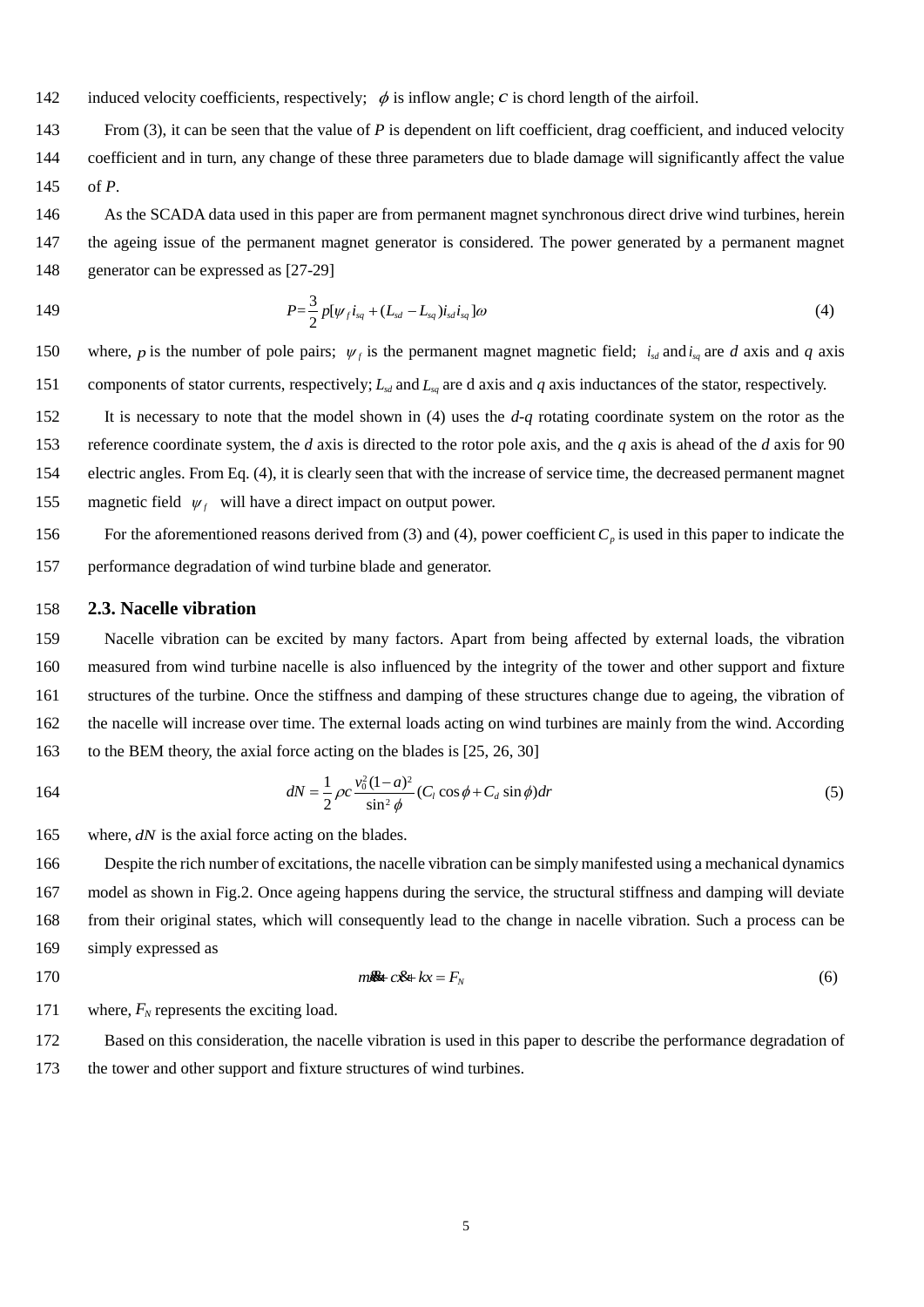- using wavelets[J]. Energy Conversion, IEEE Transactions on, 2010, 25(3): 715-721
- <span id="page-17-0"></span> [3] YANG W, TAVNER P J, CRABTREE C J, et al. Cost-effective condition monitoring for wind turbines[J]. Industrial Electronics, IEEE Transactions on, 2010, 57(1): 263-271
- <span id="page-17-1"></span> [4] CHEN J, PAN J, LI Z, et al. Generator bearing fault diagnosis for wind turbine via empirical wavelet transform using measured vibration signals[J]. Renewable Energy, 2016, 89: 80-92
- <span id="page-17-2"></span> [5] BESNARD F, BERTLING L. An approach for condition-based maintenance optimization applied to wind turbine blades[J]. Sustainable Energy, IEEE Transactions on, 2010, 1(2): 77-83
- <span id="page-17-3"></span> [6] LIU X, GAO Z. Takagi-sugeno fuzzy modelling and robust fault reconstruction for wind turbine systems[C].Industrial Informatics (INDIN), 2016 IEEE 14th International Conference on, 2016: IEEE: 492-495.
- <span id="page-17-4"></span> [7] FISCHER K, BESNARD F, BERTLING L. Reliability-centered maintenance for wind turbines based on statistical analysis and practical experience[J]. Energy Conversion, IEEE Transactions on, 2012, 27(1): 184-195
- <span id="page-17-5"></span> [8] GUO H, WATSON S, TAVNER P, et al. Reliability analysis for wind turbines with incomplete failure data collected from after the date of initial installation[J]. Reliability Engineering & System Safety, 2009, 94(6): 1057-1063
- <span id="page-17-6"></span> [9] ARABIAN-HOSEYNABADI H, ORAEE H, TAVNER P. Failure modes and effects analysis (FMEA) for wind turbines[J]. International Journal of Electrical Power & Energy Systems, 2010, 32(7): 817-824
- <span id="page-17-7"></span> [10] STAFFELL I, GREEN R. How does wind farm performance decline with age?[J]. Renewable energy, 2014, 66: 775- 786
- <span id="page-17-8"></span> [11] GAO Z, CECATI C, DING S X. A survey of fault diagnosis and fault-tolerant techniques—part I: Fault diagnosis with model-based and signal-based approaches[J]. IEEE Transactions on Industrial Electronics, 2015, 62(6): 3757- 3767
- <span id="page-17-9"></span> [12] GAO Z, CECATI C, DING S X. A survey of fault diagnosis and fault-tolerant techniques—part II: Fault diagnosis with knowledge-based and hybrid/active approaches[J]. IEEE Transactions on Industrial Electronics, 2015, 62(6): 3768-3774
- <span id="page-17-10"></span>[13] KUSIAK A, LI W. The prediction and diagnosis of wind turbine faults[J]. Renewable Energy, 2011, 36(1): 16-23
- <span id="page-17-11"></span> [14] FENG Y, QIU Y, CRABTREE C J, et al. Use of SCADAA and CMS signals for failure detection and diagnosis of a wind turbine gearbox[C].European Wind Energy Conference and Exhibition, Sheffield, 2011: 17-19.
- <span id="page-17-12"></span> [15] KIM K, PARTHASARATHY G, ULUYOL O, et al. Use of SCADAA data for failure detection in wind turbines[C].ASME 2011 5th International Conference on Energy Sustainability, Washington, DC, 2011: 2071-2079.
- <span id="page-17-13"></span> [16] YONGJIE Z, DONGFENG W, JUNYING Z, et al. Research on early fault diagnostic method of wind turbines[J]. TELKOMNIKA Indonesian Journal of Electrical Engineering, 2013, 11(5): 2330-2341
- <span id="page-17-14"></span> [17] ZAHER A, MCARTHUR S, INFIELD D, et al. Online wind turbine fault detection through automated SCADAA data analysis[J]. Wind Energy, 2009, 12(6): 574-593
- <span id="page-17-15"></span> [18] SCHLECHTINGEN M, SANTOS I F, ACHICHE S. Wind turbine condition monitoring based on SCADAA data using normal behavior models. Part 1: System description[J]. Applied Soft Computing, 2013, 13(1): 259-270
- <span id="page-17-16"></span> [19] SCHLECHTINGEN M, SANTOS I F. Wind turbine condition monitoring based on SCADAA data using normal behavior models. Part 2: Application examples[J]. Applied Soft Computing, 2014, 14: 447-460
- <span id="page-17-17"></span> [20] YANG W, COURT R, JIANG J. Wind turbine condition monitoring by the approach of SCADAA data analysis[J]. Renewable Energy, 2013, 53: 365-376
- <span id="page-17-18"></span> [21] LOU J, SHAN K, XU J. A new condition monitoring method for wind turbines based on power curve model[J]. International Journal of Control and Automation, 2016, 9(3): 393-408
- <span id="page-17-19"></span> [22] YANG W, TAVNER P J, CRABTREE C J, et al. Wind turbine condition monitoring: Technical and commercial challenges[J]. Wind Energy, 2014, 17(5): 973-693
- <span id="page-17-20"></span>[23] FENG Y, QIU Y, CRABTREE C J, et al. Monitoring wind turbine gearboxes[J]. Wind Energy, 2013, 16(5): 728-740
- <span id="page-17-21"></span> [24] YANG H, SHEN W, XU H, et al. Prediction of the wind turbine performance by using BEM with airfoil data extracted from CFD[J]. Renewable Energy, 2014, 70: 107-115
- <span id="page-17-22"></span>[25] LANZAFAME R, MESSINA M. Fluid dynamics wind turbine design: Critical analysis, optimization and application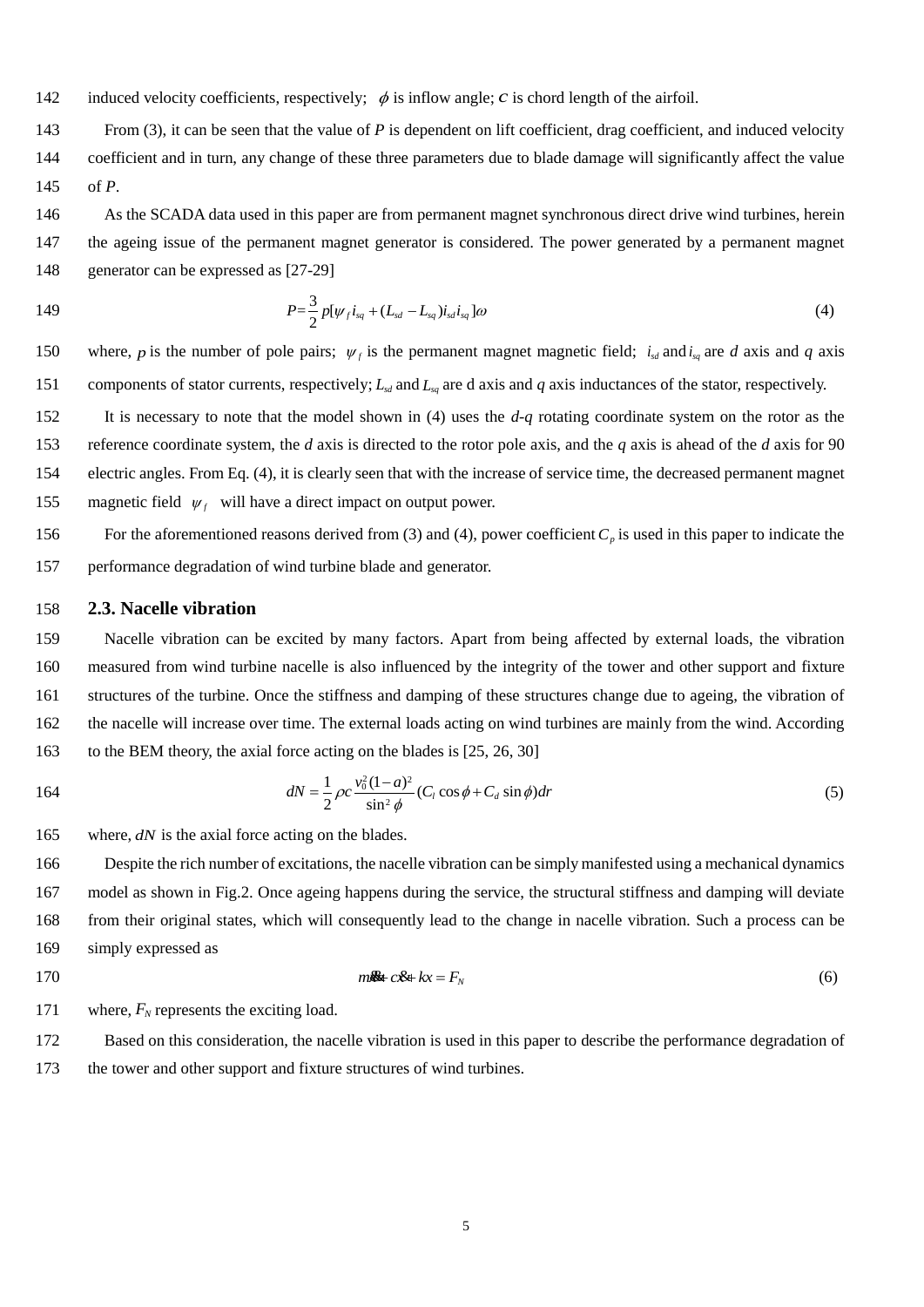- of BEM theory[J]. Renewable Energy, 2007, 32(14): 2291-2305
- <span id="page-18-0"></span> [26] DAI J C, HU Y P, LIU D S, et al. Aerodynamic loads calculation and analysis for large scale wind turbine based on combining BEM modified theory with dynamic stall model[J]. Renewable Energy, 2011, 36(3): 1095-1104
- <span id="page-18-1"></span> [27] DAI J-C, HU Y-P, LIU D-S, et al. Modelling and analysis of direct-driven permanent magnet synchronous generator wind turbine based on wind-rotor neural network model [J]. Proceedings of the Institution of Mechanical Engineers, Part A: Journal of Power and Energy, 2012, 226(1): 62-72
- [28] HANSEN A, MICHALKE G. Modelling and control of variable-speed multi-pole permanent magnet synchronous generator wind turbine[J]. Wind Energy, 2008, 11(5): 537-554
- [29] VALENCIAGA F, FERNANDEZ R D. Multiple-input–multiple-output high-order sliding mode control for a permanent magnet synchronous generator wind-based system with grid support capabilities[J]. Renewable Power Generation, IET, 2015, 9(8): 925-934
- <span id="page-18-2"></span>585 [30] MARTINEZ J, BERNABINI L, PROBST O, et al. An improved BEM model for the power curve prediction of stall -regulated wind turbines[J]. Wind Energy, 2005, 8(4): 385-402
- <span id="page-18-3"></span> [31] LAKSHMANAN K, ORTNER R, RYABKO D. Improved regret bounds for undiscounted continuous reinforcement learning[C].Proceedings of the 32nd International Conference on Machine Learning, Lille, 2015: 524-532.
- [32] LIU Z, SHI R, SHEN L, et al. Unsupervised salient object segmentation based on kernel density estimation and two-phase graph cut[J]. Multimedia, IEEE Transactions on, 2012, 14(4): 1275-1289
- [33] BESSA R J, MIRANDA V, BOTTERUD A, et al. Time adaptive conditional kernel density estimation for wind power forecasting[J]. Sustainable Energy, IEEE Transactions on, 2012, 3(4): 660-669
- <span id="page-18-4"></span> [34] DAI J, LIU D, WEN L, et al. Research on power coefficient of wind turbines based on SCADAA data[J]. Renewable Energy, 2016, 86: 206-215
- <span id="page-18-5"></span> [35]WEI J, XUAN Y. Equations for calculating thermophysical properties of moist air[J]. Journal of HV&AC, 1996, 26(3): 16-19
- 
- 
- 
- 

 

- 
- 
- 
-